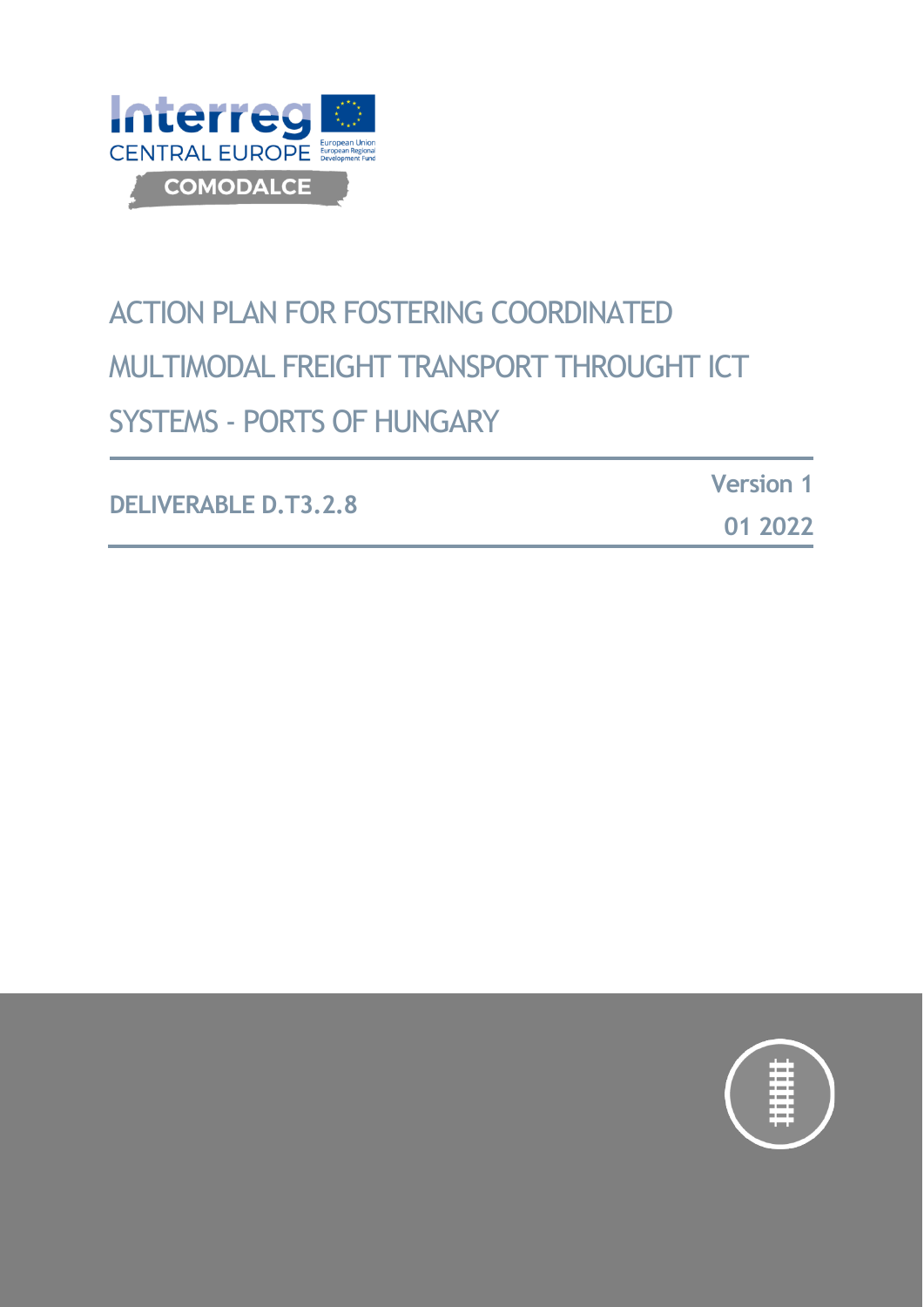



# <span id="page-1-0"></span>**Table of contents**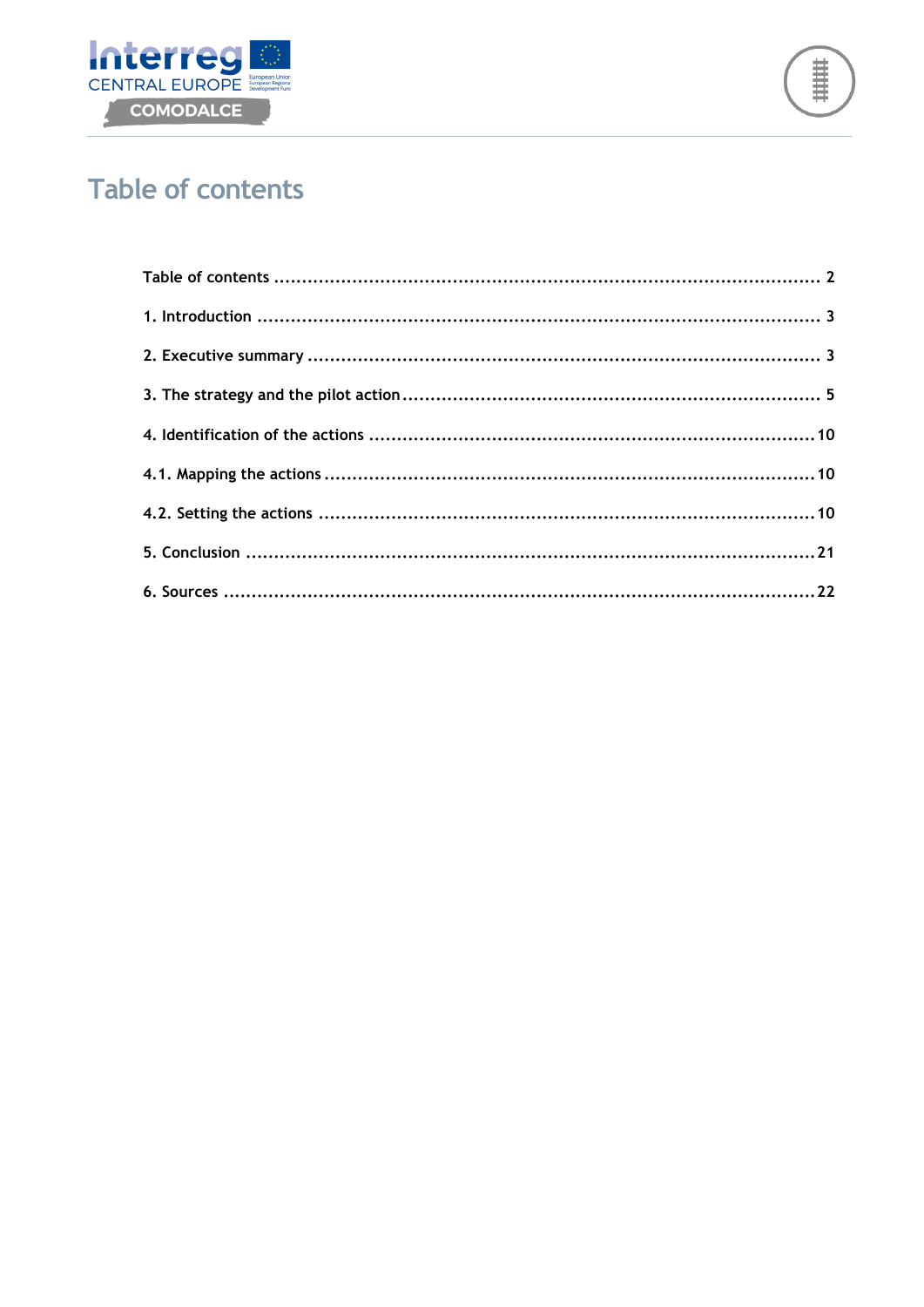

### <span id="page-2-0"></span>**1. Introduction**

Considering the results of the pilot action, it breaks down the goals of the strategy and wish list (WPT1) in specific tasks, KPIs, time line, identification of financial resources and definition of responsible actors.

WPT3 lays the basis of an operational framework for coordinated multimodal freight transport through ICT in Central Europe.

Based on a common transnational concept, the outcomes of the pilot actions on ICT for coordinated multimodal freight transport (O.T2.1) allow to convert the wish lists of the strategies developed within WPT1 (O.T1.2) into specific Action Plans (APs) for fostering coordinated multimodal freight transport through ICT, breaking down the goals of the strategies and wish lists into specific tasks, KPIs, time line, including the identification of the necessary financial resources, potential sources of funding and the definition of the responsible actors.

In addition to this, the outcomes of the knowledge tool (O.T1.1), the strategies (O.T1.2), the pilot actions (O.T2.1) and the action plans (O.T3.1) are embedded into a transnational toolbox for fostering multimodal freight transport through ICT systems in CE, comprising methods, concepts, guidelines, advices on ICT technologies to be adopted, governance structures and impacts, widely transferable in CE and beyond.

Each PP involves the identified stakeholders – terminal and logistic operators, railway companies, policy makers – through ad-hoc meetings of LSNs both for the elaboration of the APs and definition of the tool.

WPT3 is led by Luka Koper (PP5) with the full support and contribution of the whole partnership.

### <span id="page-2-1"></span>**2. Executive summary**

This document includes the action plan fostering coordinated multimodal freight transport through ICT systems in the Danube ports of Hungary.

In the Strategy for Fostering Coordinated Multimodal Freight Transport through ICT Systems in Hungary the following goals and the Wishlist of measures were defined as follows.

Medium term (5 years):

- 1. Goal no. 1: Establishing National Integrated Port Management Information System
- 2. Goal no. 2: IWT Loading Plan Software
- 3. Goal no. 3: Adopting common Upper Rhein Container List

Long term (10 years):

- 1. Goal no. 4: Automatization of ports, Industry 4.0 solutions
- 2. Goal no. 5: Danube Ports Information System integration

In the Action Plan five project ideas are analysed and detailed for strategic planning. Different budget and size of projects are envisioned and supports the decision-makers to choose from the projects.

The following ideas are innovative but should be developed:

- Automatization, Industry 4.0 port solution pilot
- Port Blockchain pilot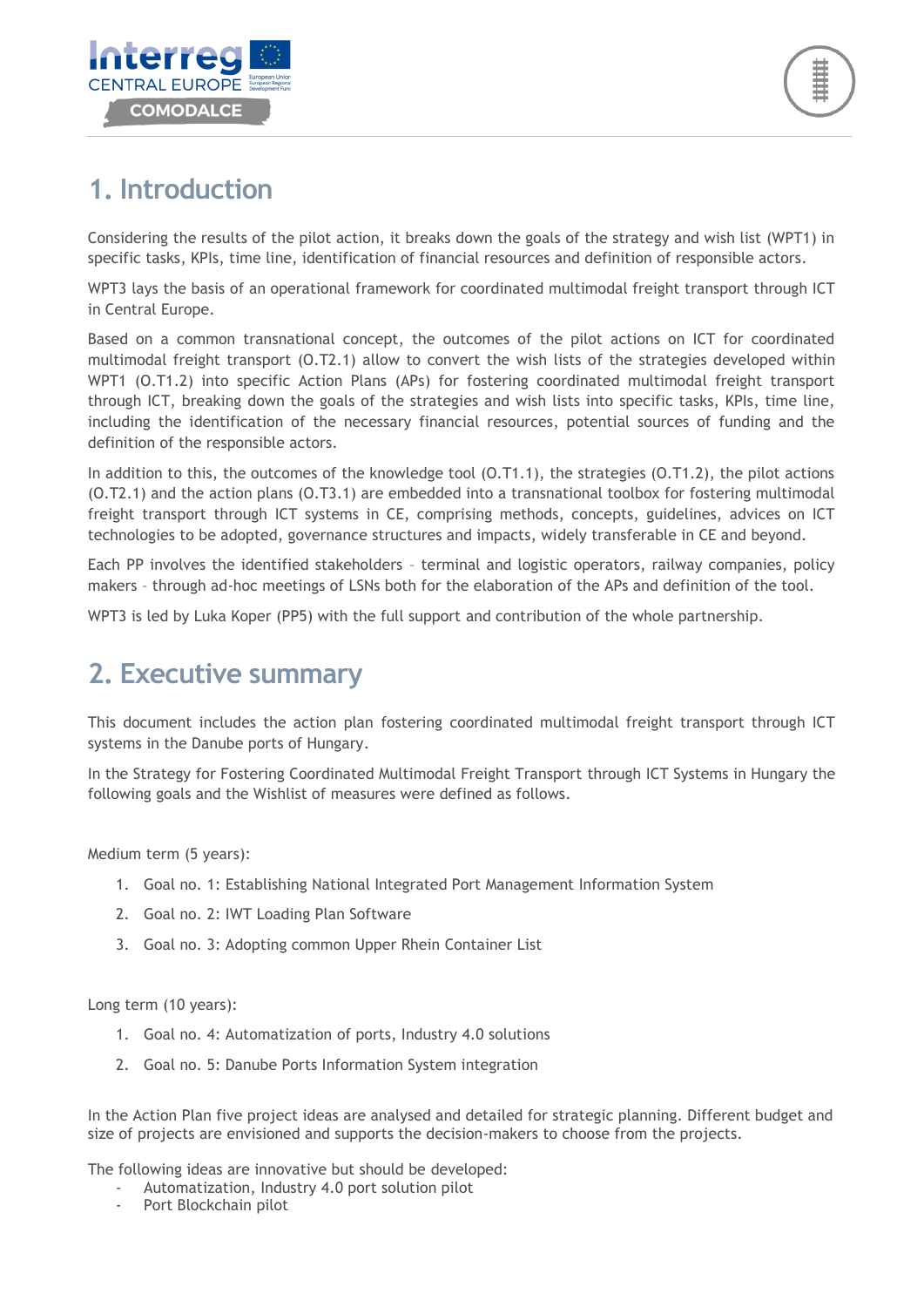



The following project plans are prepared or will be developed in the near future:

- Enhancing port communication with road transport in KIR national system
- Masterplan and pilot for Danube Ports Information System

The last project idea is based on the results of the fourth project strongly:

- Danube Ports Information System implementation



*Integrated Port Information System - KIR (portinfo.hu)*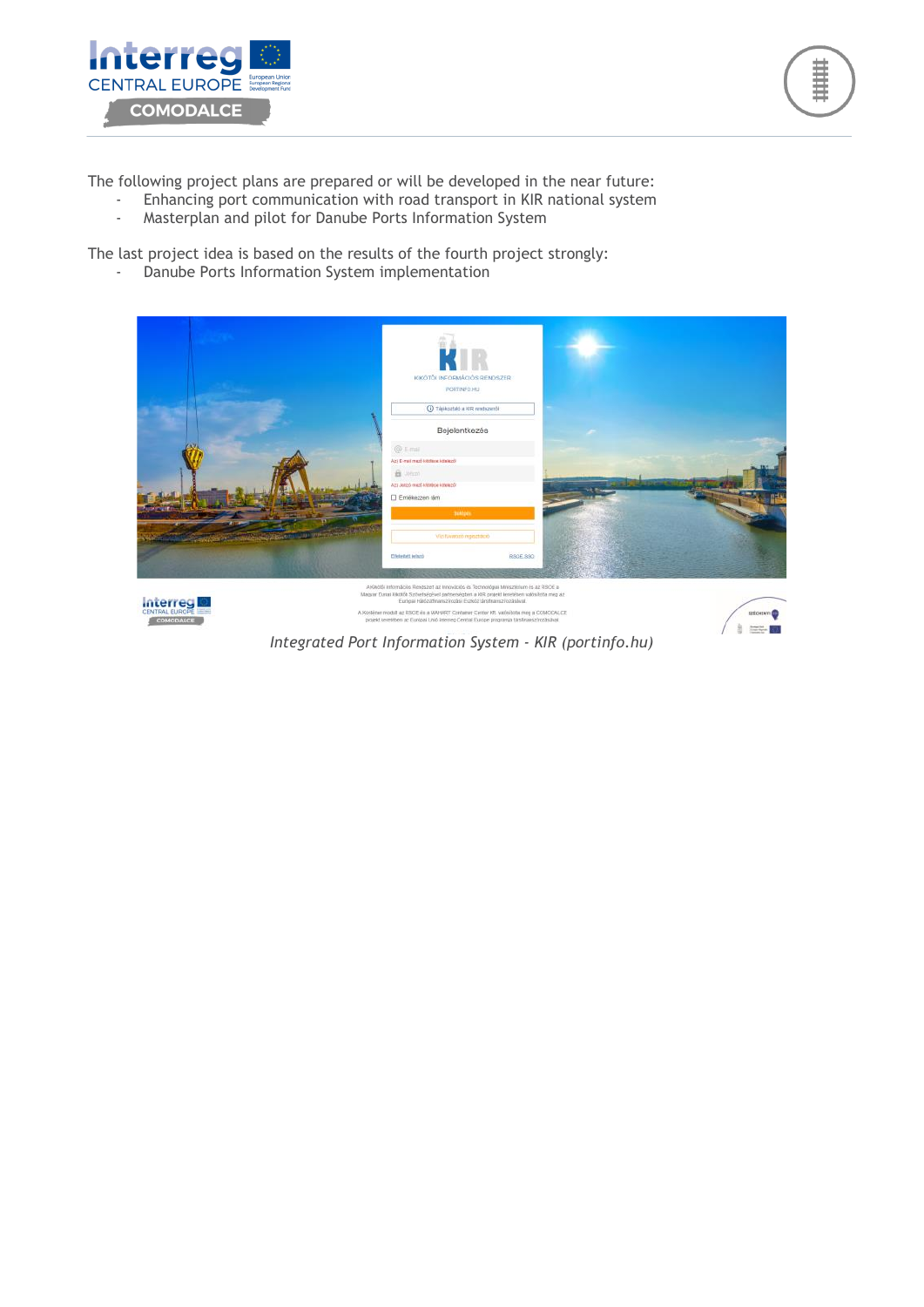



# <span id="page-4-0"></span>**3. The strategy and the pilot action**

In the Strategy for Fostering Coordinated Multimodal Freight Transport through ICT Systems in Hungary the following goals and the Wishlist of measures were defined as follows.

Medium term (5 years):

- 4. Goal no. 1: Establishing National Integrated Port Management Information System
- 5. Goal no. 2: IWT Loading Plan Software
- 6. Goal no. 3: Adopting common Upper Rhein Container List

Long term (10 years):

- 3. Goal no. 4: Automatization of ports, Industry 4.0 solutions
- 4. Goal no. 5: Danube Ports Information System integration

| <b>Perspectives</b>                        | Goal                                                                                              | <b>Measurement</b>                                                                                                                                                                                                       |
|--------------------------------------------|---------------------------------------------------------------------------------------------------|--------------------------------------------------------------------------------------------------------------------------------------------------------------------------------------------------------------------------|
| 1. Environmental and<br>safety perspective | Port management system will also<br>enhance the environmental and safety<br>aspects of the ports. | Environmental:<br>less pollution incident because<br>electronic reporting<br>Safety:<br>Enhanced and more effective<br>monitoring will conclude less<br>conflict issues, e.g. by using fee<br>calculator, electronic log |
| 2. Internal processes<br>perspectives      | Improvement of internal processes<br>will be necessary because<br>introduction of new system.     | More effective and modernised<br>processes can be measured by<br>reduced time and efforts port<br>processes.                                                                                                             |
| 3. Innovation and<br>growth perspective    | Digitalisation will bring innovation and<br>growth possibilities.                                 | Number of partner users (e.g. truck<br>drivers) growth will measure<br>effectivity of the system and<br>innovation level.                                                                                                |
| 4. Customer / Partner<br>perspective       | Improved and more comfortable<br>modern services will raise customer<br>satisfaction.             | Customer acceptance of the system<br>and satisfaction can be measured by<br>surveys or feedbacks.                                                                                                                        |
| 5. Financial<br>perspective                | Effectivity and satisfaction growth<br>will lead to financial increase as well.                   | Financial income or port traffic<br>volumes can be measured.                                                                                                                                                             |

*Goal no. 1: Establishing National Integrated Port Management Information System*

### **VISION:**

The Hungarian Danube ports shall become significant and effective multimodal hubs until 2030 in their region's transport system capable to transport the 10% of the domestic freight traffic on the environmental friendly inland waterways.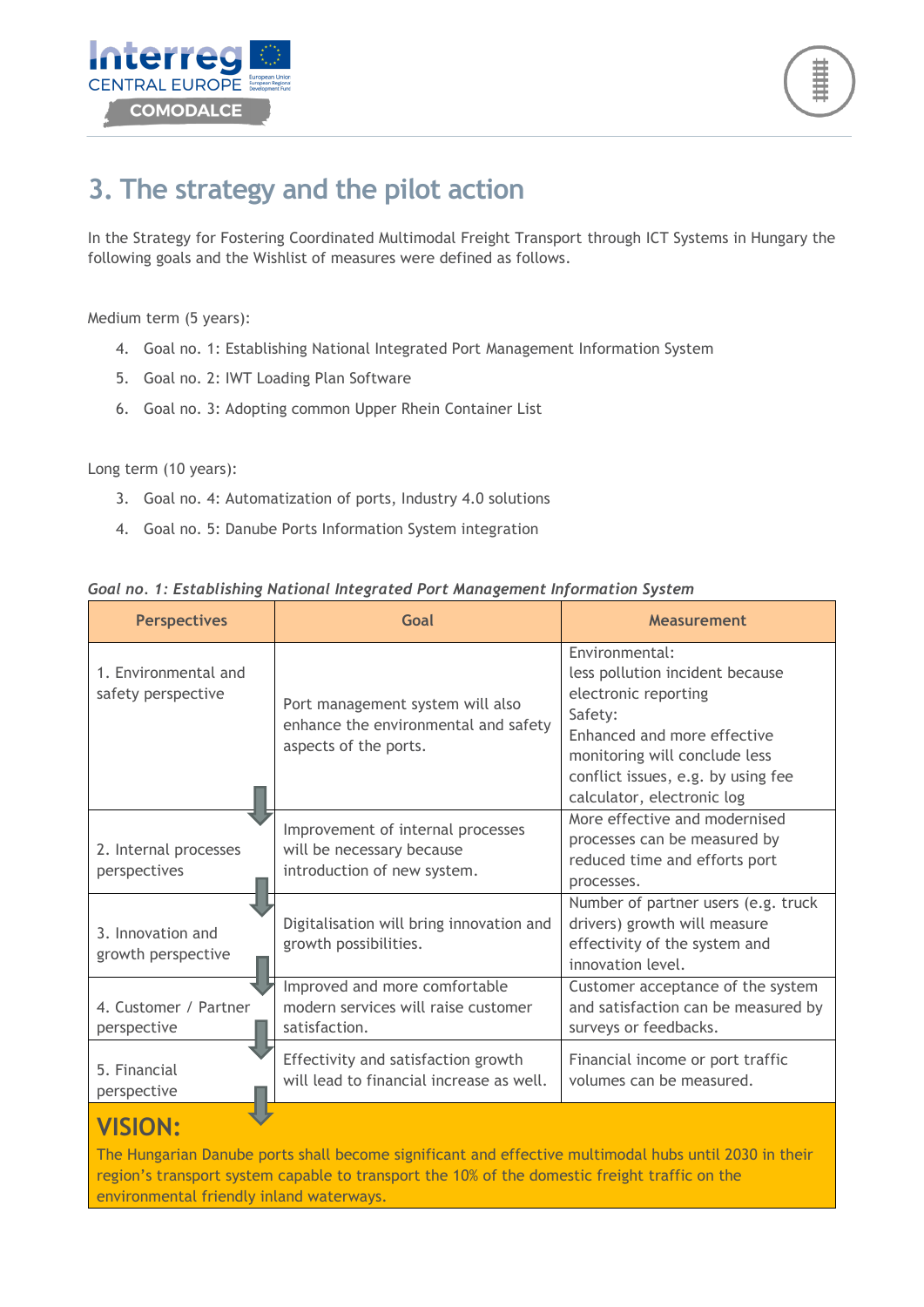

The first goal is to provide a national port management information system framework for Hungary to modernize, digitalise port operations and to harmonise statistics and port log systems. In order to increase competitiveness several modules of the system will support the daily activities of the terminal and port operators.

#### *Goal no. 2: IWT Loading Plan Software*

| Goal                                                                                                                                                                                                                                                                 | <b>Measurement</b>                                                                                                         |  |  |  |  |
|----------------------------------------------------------------------------------------------------------------------------------------------------------------------------------------------------------------------------------------------------------------------|----------------------------------------------------------------------------------------------------------------------------|--|--|--|--|
| <b>IWT Loading Plan Software will</b><br>increase safety of container ships and<br>container terminals.                                                                                                                                                              | Safety:<br>Enhanced and modernised container<br>plan will improve safety by reducing<br>problems in loading and unloading. |  |  |  |  |
| Improvement of internal processes<br>will be necessary because<br>introduction of software.                                                                                                                                                                          | More effective and modernised<br>processes can be measured by<br>reduced time and efforts at loading<br>and unloadings.    |  |  |  |  |
| Modern software will bring innovation<br>and growth possibilities.                                                                                                                                                                                                   | Number of partner users growth will<br>measure effectivity of the service<br>and innovation level.                         |  |  |  |  |
| Improved and more comfortable<br>modern services will raise customer<br>satisfaction.                                                                                                                                                                                | Customer acceptance of the system<br>and satisfaction can be measured by<br>surveys or feedbacks.                          |  |  |  |  |
| Effectivity and satisfaction growth<br>will lead to financial increase as well.                                                                                                                                                                                      | Financial income or port traffic<br>volumes can be measured.                                                               |  |  |  |  |
| <b>VISION:</b><br>The Hungarian Danube ports shall become significant and effective multimodal hubs until 2030 in their<br>region's transport system capable to transport the 10% of the domestic freight traffic on the<br>environmental friendly inland waterways. |                                                                                                                            |  |  |  |  |
|                                                                                                                                                                                                                                                                      |                                                                                                                            |  |  |  |  |

The second goal is to provide a harmonised loading plan solution, which does not exist yet for the Danube. This software solution will support the daily operation of ship captains and terminals.

|  |  |  | Goal no. 3: Adopting common Upper Rhein Container List |  |
|--|--|--|--------------------------------------------------------|--|
|  |  |  |                                                        |  |

| <b>Perspectives</b>                        | Goal                                                                                               | <b>Measurement</b>                                                                                |
|--------------------------------------------|----------------------------------------------------------------------------------------------------|---------------------------------------------------------------------------------------------------|
| 1. Environmental and<br>safety perspective | Internationally standardised format<br>will have more effective safety.                            | Safety:<br>Enhanced and more effective<br>monitoring will conclude less<br>conflict issues        |
| 2. Internal processes<br>perspectives      | Improvement of internal processes<br>will be necessary because<br>introduction of new data format. | Number of foreign ports using this<br>data format.                                                |
| 3. Innovation and<br>growth perspective    | Digitalisation will bring innovation and<br>growth possibilities.                                  | Number of partner users growth will<br>measure effectivity of the system<br>and innovation level. |
|                                            |                                                                                                    |                                                                                                   |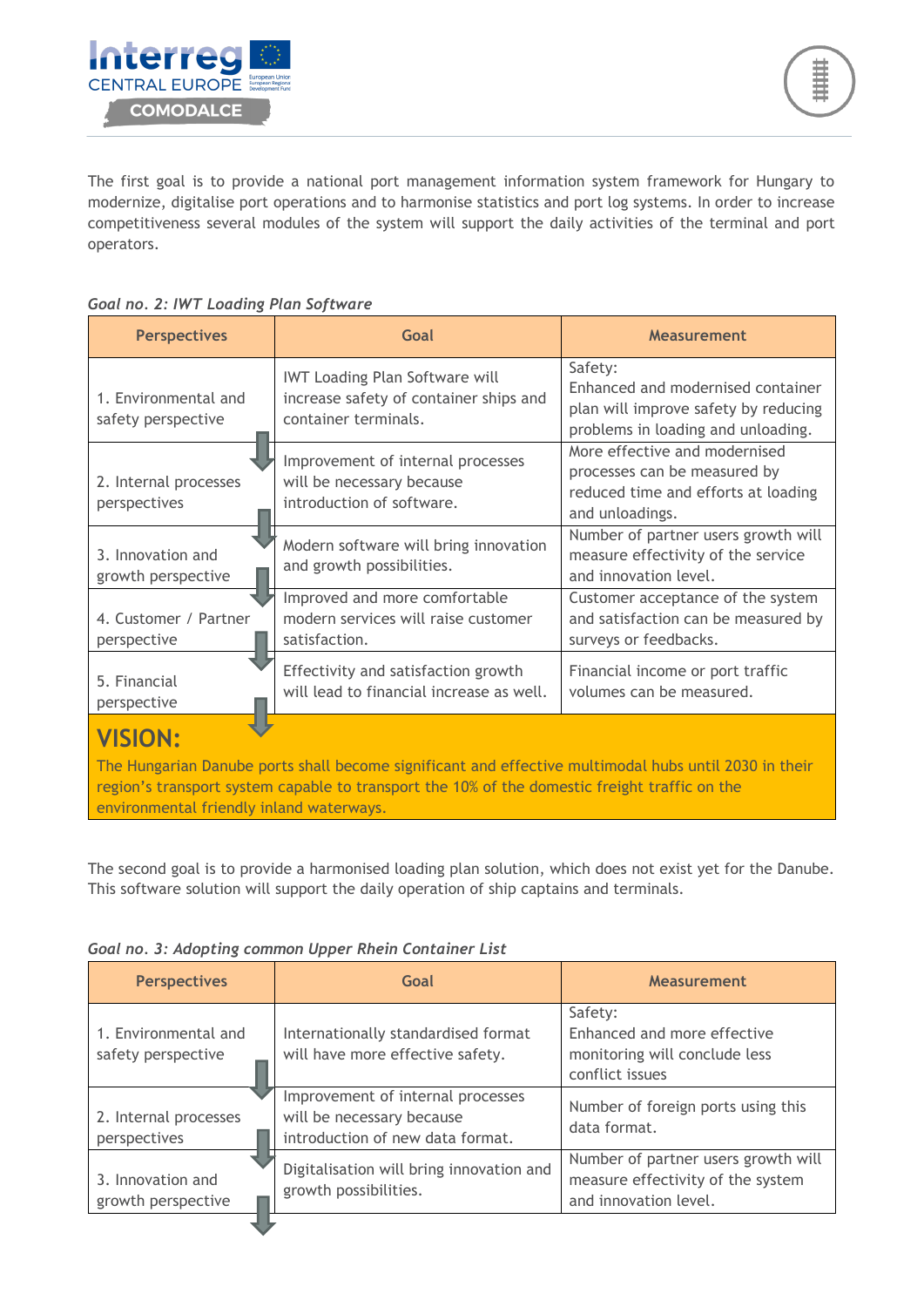

m

| 4. Customer / Partner<br>perspective                                                                                                                                                                                                                                 | Internationally standardised modern<br>services will raise customer<br>satisfaction. | Customer acceptance of the system<br>and satisfaction can be measured by<br>surveys or feedbacks. |  |  |  |  |  |
|----------------------------------------------------------------------------------------------------------------------------------------------------------------------------------------------------------------------------------------------------------------------|--------------------------------------------------------------------------------------|---------------------------------------------------------------------------------------------------|--|--|--|--|--|
| 5. Financial<br>perspective                                                                                                                                                                                                                                          | Effectivity and satisfaction growth<br>will lead to financial increase as well.      | Financial income or port traffic<br>volumes can be measured.                                      |  |  |  |  |  |
| <b>VISION:</b><br>The Hungarian Danube ports shall become significant and effective multimodal hubs until 2030 in their<br>region's transport system capable to transport the 10% of the domestic freight traffic on the<br>environmental friendly inland waterways. |                                                                                      |                                                                                                   |  |  |  |  |  |

It is important to harmonise and standardise data formats between the Rhein and the Danube. According to this goal the standardised Rhein data format will be analysed and adopted for Hungary. The harmonisation will increase competitiveness and better processing of logistics data.

| <b>Perspectives</b>                        | Goal                                                                                                                                                                             | <b>Measurement</b>                                                                                                                                                                          |
|--------------------------------------------|----------------------------------------------------------------------------------------------------------------------------------------------------------------------------------|---------------------------------------------------------------------------------------------------------------------------------------------------------------------------------------------|
| 1. Environmental and<br>safety perspective | Automatization will also enhance the<br>environmental and safety aspects of<br>the ports. Reduction of human factor<br>mistakes or problems. New safety<br>rules will be needed. | Environmental:<br>less pollution incident because<br>electronic reporting<br>Safety:<br>Enhanced and more effective<br>processes will conclude less human<br>factor accidents and problems. |
| 2. Internal processes<br>perspectives      | Improvement of internal processes<br>will be necessary because<br>introduction of new services.                                                                                  | More effective and modernised<br>processes can be measured by<br>reduced time and efforts port<br>processes.                                                                                |
| 3. Innovation and<br>growth perspective    | Automatization will bring innovation<br>and growth possibilities.                                                                                                                | Time and cost reduction.                                                                                                                                                                    |
| 4. Customer / Partner<br>perspective       | Improved and more comfortable<br>modern services will raise customer<br>satisfaction.                                                                                            | Customer acceptance of the system<br>and satisfaction can be measured by<br>surveys or feedbacks.                                                                                           |
| 5. Financial<br>perspective                | Cost saving and more effective<br>automatization.                                                                                                                                | Financial cost reduction can be<br>measured.                                                                                                                                                |
| <b>STRATES</b>                             |                                                                                                                                                                                  |                                                                                                                                                                                             |

*Goal no. 4: Automatization of ports, Industry 4.0 solutions*

### **VISION:**

The Hungarian Danube ports shall become significant and effective multimodal hubs until 2030 in their region's transport system capable to transport the 10% of the domestic freight traffic on the environmental friendly inland waterways.

Based on the National Port Development Masterplan it is a priority to boost automatization and Industry 4.0 solutions in port operations. The innovation increases competitiveness and effectivity of port operations.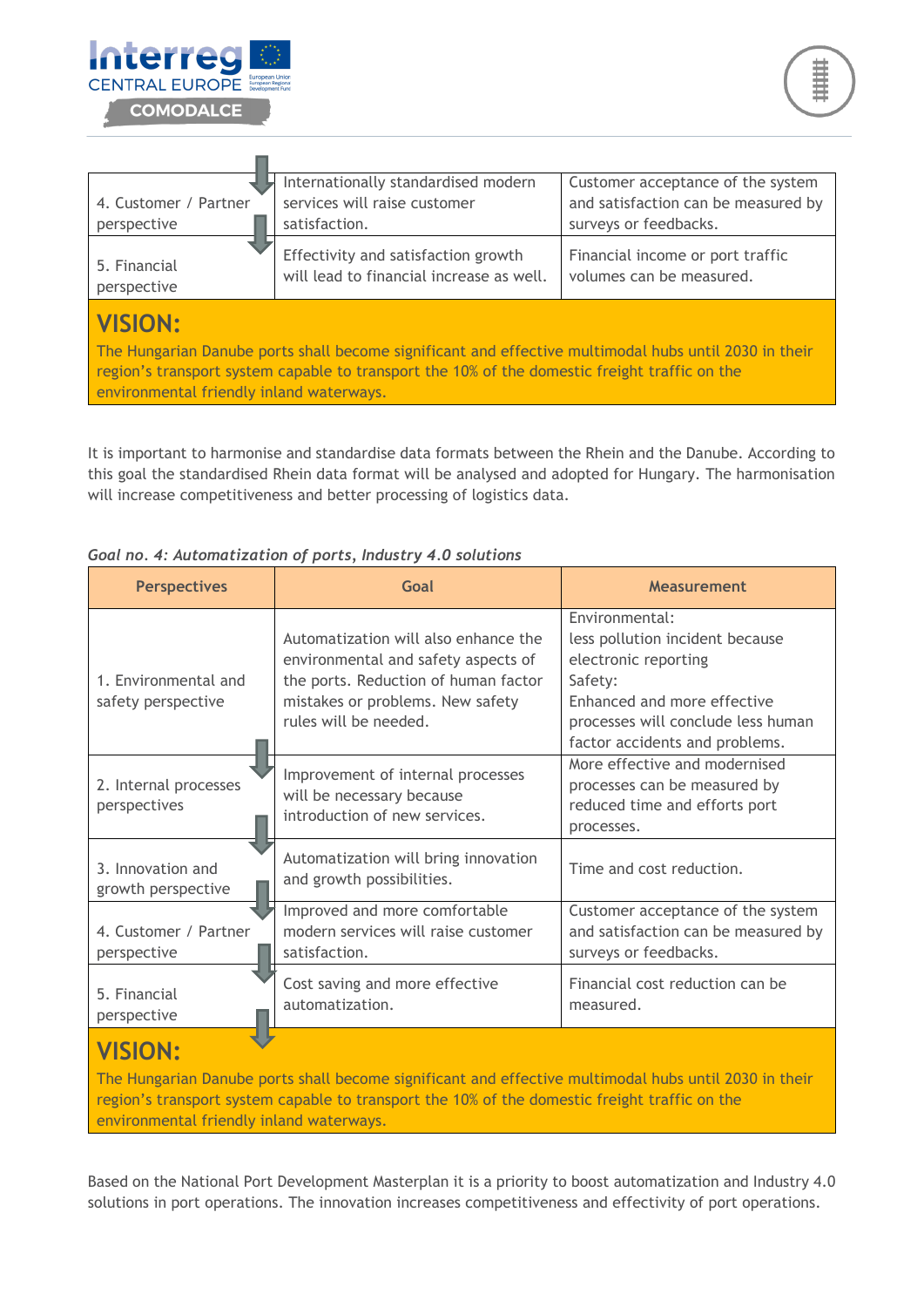

#### *Goal no. 5: Danube Ports Information System integration*

| <b>Perspectives</b>                                                                                                                                                                                                                                                  | Goal                                                                                                                                             | <b>Measurement</b>                                                                                                                                                                    |  |  |  |
|----------------------------------------------------------------------------------------------------------------------------------------------------------------------------------------------------------------------------------------------------------------------|--------------------------------------------------------------------------------------------------------------------------------------------------|---------------------------------------------------------------------------------------------------------------------------------------------------------------------------------------|--|--|--|
| 1. Environmental and<br>safety perspective                                                                                                                                                                                                                           | Danube port management system will<br>also enhance the environmental and<br>safety aspects of the ports.<br>Cooperation with other Danube ports. | Environmental:<br>less pollution incident because<br>electronic reporting<br>Safety:<br>Enhanced and more effective<br>monitoring will conclude effective<br>international processes. |  |  |  |
| 2. Internal processes<br>perspectives                                                                                                                                                                                                                                | Improvement of internal processes<br>will be necessary because<br>introduction of new international<br>system.                                   | More effective and modernised<br>processes can be measured by<br>reduced time and efforts port<br>processes.                                                                          |  |  |  |
| 3. Innovation and<br>growth perspective                                                                                                                                                                                                                              | Digitalisation will bring innovation and<br>growth possibilities.                                                                                | Number of cross border Danube<br>ports involved.                                                                                                                                      |  |  |  |
| 4. Customer / Partner<br>perspective                                                                                                                                                                                                                                 | Cross border modern Danube services<br>will raise customer satisfaction.                                                                         | Customer acceptance of the system<br>and satisfaction can be measured by<br>surveys or feedbacks.                                                                                     |  |  |  |
| 5. Financial<br>perspective                                                                                                                                                                                                                                          | Effectivity and satisfaction growth<br>will lead to financial increase as well.                                                                  | Financial income or port traffic<br>volumes can be measured.                                                                                                                          |  |  |  |
| <b>VISION:</b><br>The Hungarian Danube ports shall become significant and effective multimodal hubs until 2030 in their<br>region's transport system capable to transport the 10% of the domestic freight traffic on the<br>environmental friendly inland waterways. |                                                                                                                                                  |                                                                                                                                                                                       |  |  |  |

The Danube transnational transport corridor would need a harmonised and integrated information system to manage cross border transport effectively. Hence the riparian countries ports and national administrations shall make efforts to harmonise their system and interconnect them. The Danube Ports Network will serve as perfect basis for this.

| <b>Wishlist of ICT measures</b> |                                                        |                                                                                          |                                                                |  |  |  |  |
|---------------------------------|--------------------------------------------------------|------------------------------------------------------------------------------------------|----------------------------------------------------------------|--|--|--|--|
| <b>Title</b>                    | <b>Short description</b>                               | Link to the strategic<br>goal                                                            | Link to the pilot action                                       |  |  |  |  |
| 1.                              | Integrated Port Information<br>System in Hungary (KIR) | Goal no. 1: Establishing<br>National Integrated Port<br>Management<br>Information System | ongoing project,<br>cooperation with<br><b>COMODALCE</b> pilot |  |  |  |  |
| 2.                              | <b>IWT Loading Plan Software</b>                       | Goal no. 2: IWT Loading<br>Plan Software                                                 | part of COMODALCE pilot<br>(WPT2)                              |  |  |  |  |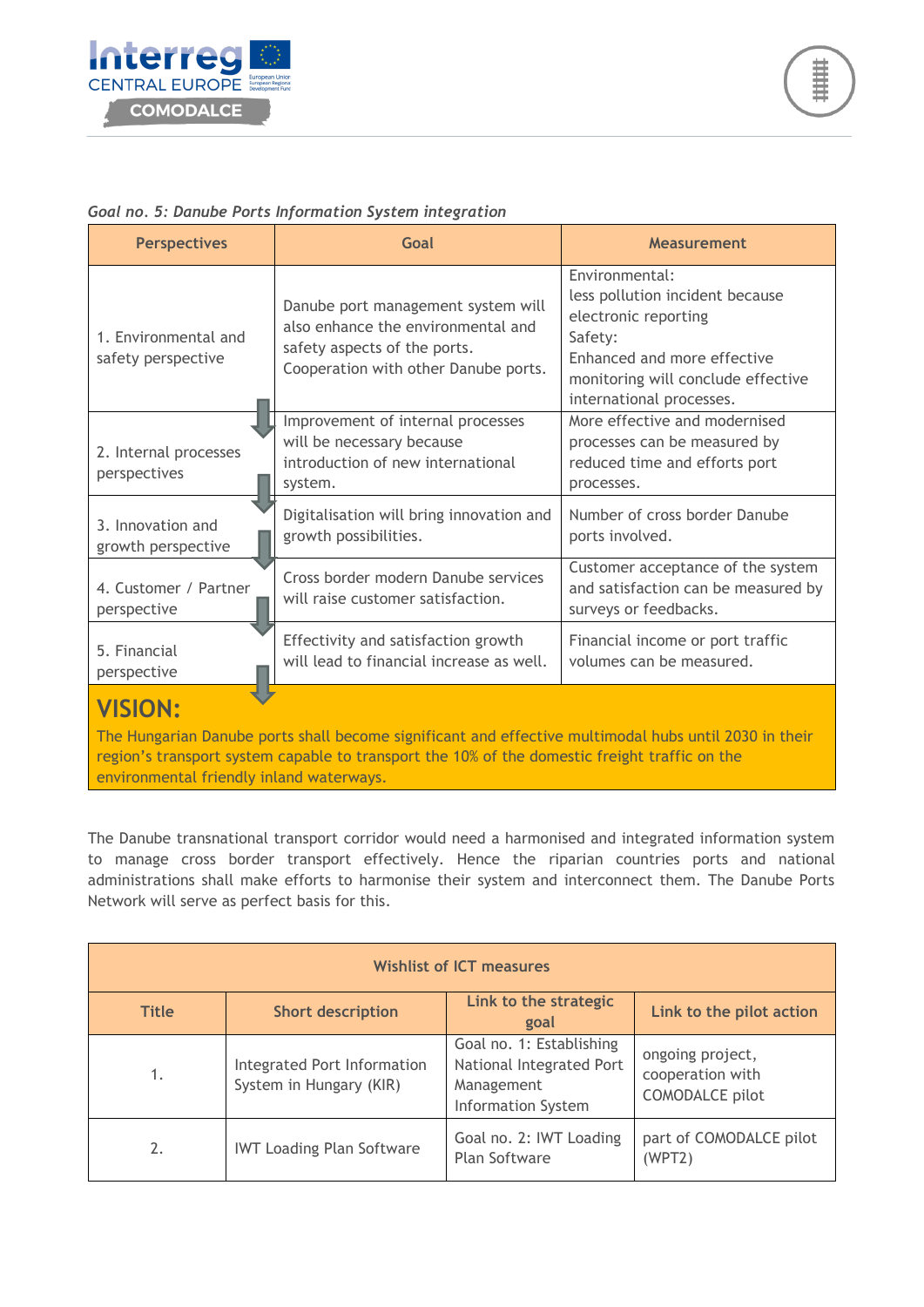

| 3.  | Adopting common Upper<br><b>Rhein Container List</b> | Goal no. 3: Adopting<br>common Upper Rhein<br><b>Container List</b> | part of COMODALCE pilot<br>(WPT2) |
|-----|------------------------------------------------------|---------------------------------------------------------------------|-----------------------------------|
| -4. | Automatization of ports,<br>Industry 4.0 solutions   | Goal no. 4:<br>Automatization of ports,<br>Industry 4.0 solutions   |                                   |
| 5.  | Danube Ports Information<br>System integration       | Goal no. 5: Danube<br>Ports Information<br>System integration       |                                   |

#### *Container loading plan software and Container List data harmonisation pilots*

The results of the pilot software development and harmonisation are available port and logistics users of the KIR national system. Conclusion is that the workflow became more transparent, modern and user friendly. Administrative burdens have been reduced and communication between the parties has become more efficient.

| Deck 1 |          |      |                    |      |                       |      |                          |      |                         |      |                         |      |                         |      |
|--------|----------|------|--------------------|------|-----------------------|------|--------------------------|------|-------------------------|------|-------------------------|------|-------------------------|------|
| 40HC   | 31<br>а, | 40HC | H.<br>v.           | 40HC | 39<br>а,              | 40HC | <b>H</b> +<br>$\sim$     | 40HC | П                       | 40HC | ×F.<br>а,               | 40HC | - 1<br>$\cdot$ .        | 40HC |
|        |          | 40HC | π                  | 40HC | $\sim$ 10 $\pm$<br>44 | 40HC | $\sim$ $\sim$<br>а,      | 40HC | П                       | 40HC | П                       | 40HC |                         |      |
|        |          | 40HC | П                  | 40HC | П                     | 40HC | П                        | 40HC | П                       | 40HC | T.                      | 40HC | П                       | 40HC |
|        |          | 40HC | П                  | 40HC | T.                    | 40HC | П                        | 40HC | П                       | 40HC | O.                      | 40HC | II,                     | 40HC |
|        |          | 40HC | П                  | 40HC | П                     | 40HC | - -<br>Л.                | 40HC | П                       | 40HC | - -<br>а,               | 40HC | П                       | 40HC |
|        |          | 40HC | 11<br>$\mathbf{H}$ | 40HC | 17<br>A.              | 40HC | × ×<br>$\sim$ 1.4 $\sim$ | 40HC | 11<br>$\sim$ 1.4 $\sim$ | 40HC | 17<br>a la              | 40HC | 11<br>$\sim$ 1.4 $\sim$ | 40HC |
| Deck 2 |          |      |                    |      |                       |      |                          |      |                         |      |                         |      |                         |      |
| 40HC   | T.       | 40HC | π                  | 40HC | П                     | 40HC | 39<br>$\sim$             | 40HC | Т                       | 40HC | Т                       | 40HC | -15<br>а н              | 40HC |
|        |          | 40HC | π                  | 40HC | T.                    | 40HC | 49<br>u.                 | 40HC | П                       | 40HC | $\sim$<br>ä,            | 40HC |                         |      |
|        |          | 40HC | П                  | 40HC | П                     | 40HC | П                        | 40HC | П                       | 40HC | П                       | 40HC | П                       | 40HC |
|        |          | 40HC | П                  | 40HC | Œ,                    | 40HC | П                        | 40HC | П                       | 40HC | П                       | 40HC | П                       | 40HC |
|        |          | 40HC | П                  | 40HC | <b>ALC</b><br>а,      | 40HC | $\sim$ $\sim$<br>аk.     | 40HC | П                       | 40HC | $\sim$<br>а,            | 40HC | <b>.</b><br>ä,          | 40HC |
|        |          | 40HC | ×1+<br>v.          | 40HC | 39<br>a la            | 40HC | $\sim$<br>$\sim$         | 40HC | П                       | 40HC | 39<br>$\sim$ 1.4 $\sim$ | 40HC | П                       | 40HC |

KIR System Container Plan design screenshot (portinfo.hu)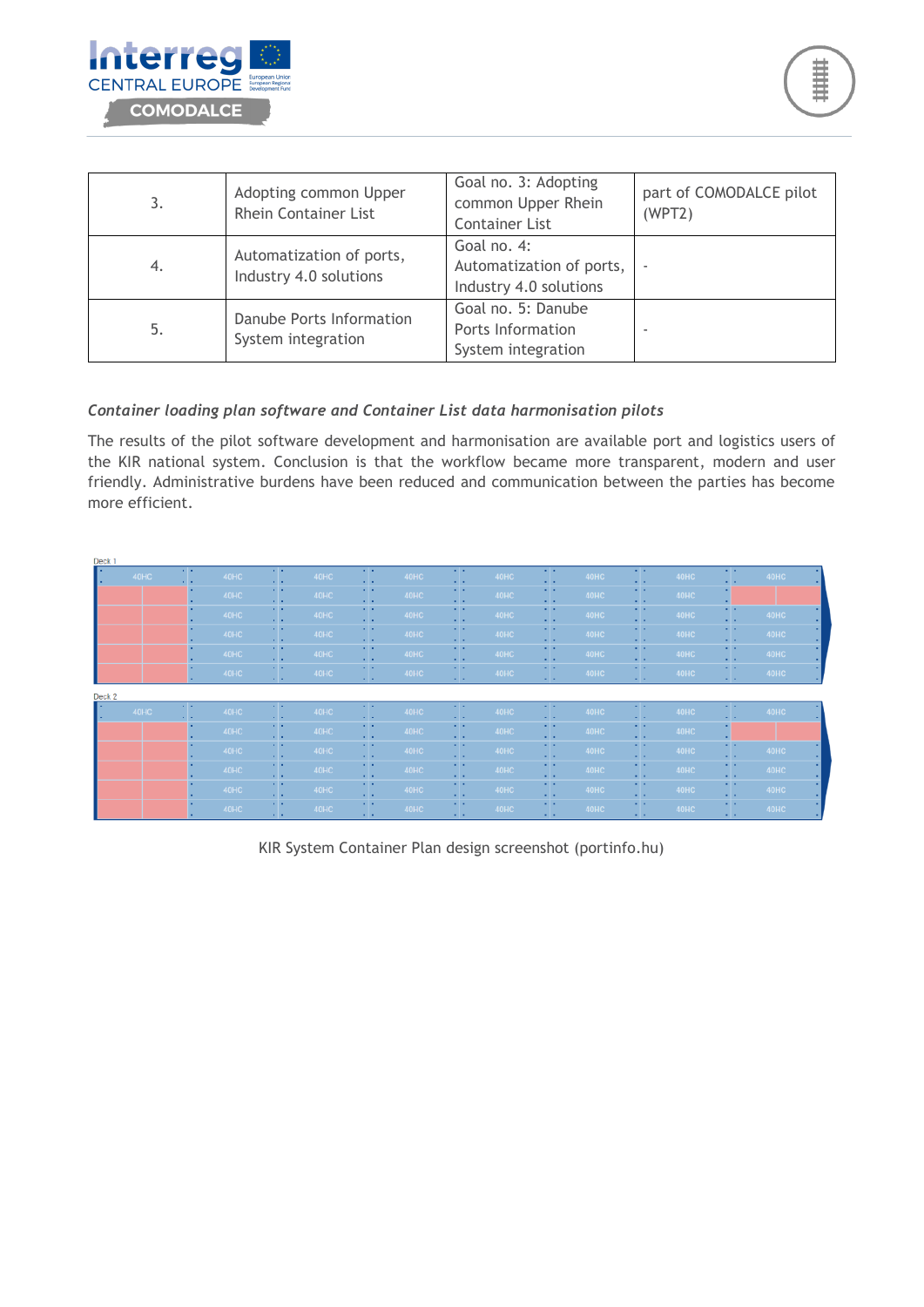



### <span id="page-9-0"></span>**4. Identification of the actions**

### <span id="page-9-1"></span>**4.1. Mapping the actions**

| <b>ACTION/MEASURE</b>                                                      | <b>ESTIMATED COST</b>      | <b>TIME HORIZON</b>      |
|----------------------------------------------------------------------------|----------------------------|--------------------------|
| Automatization, Industry 4.0 port solution<br>pilot                        | 400 000 - 1 000 000 EUR    | 2026 (36 Months project) |
| Port Blockchain pilot                                                      | 250 000 - 500 000 EUR      | 2026 (36 Months project) |
| Enhancing port communication with road<br>transport in KIR national system | 200 000 EUR                | 2025 (36 Months project) |
| Masterplan and pilot for Danube Ports<br><b>Information System</b>         | 1 000 000 - 3 000 000 EUR  | 2026 (48 Months project) |
| Information<br>Ports<br>Danube<br>System<br>implementation                 | 4 000 000 - 10 000 000 EUR | 2030 (48 Months project) |

### <span id="page-9-2"></span>**4.2. Setting the actions**

The Actions are identified and detailed here below.



| Action no. 1: Automatization, Industry 4.0 port solution pilot                                                              |                                                                                                                                                                                                                                                                                                                                                                                                                                                                                                  |
|-----------------------------------------------------------------------------------------------------------------------------|--------------------------------------------------------------------------------------------------------------------------------------------------------------------------------------------------------------------------------------------------------------------------------------------------------------------------------------------------------------------------------------------------------------------------------------------------------------------------------------------------|
|                                                                                                                             | Based on the Hungarian Port Masterplan (Sub Chapter 4.3)<br>automatization and introduction of Industry 4.0 is a priority in<br>Hungarian port strategy.                                                                                                                                                                                                                                                                                                                                         |
| <b>Description of action/measure</b><br>Describe the action foreseen and the<br>expected results from its<br>implementation | Nine pillars of the technological advance that form the<br>foundation of Industry 4.0 are (Rüßmann):<br>i) autonomous robots and systems,<br>ii) Internet of Things (IoT),<br>iii) Cybersecurity,<br>iv) Horizontal and Vertical System Integration (HVSI) through<br>new standards,<br>v) Cloud Computing (CC),<br>vi) 3D printing (3DP) and Additive Manufacturing (AM),<br>vii) Big Data (BD) and Business Analytics,<br>viii) Augmented Reality (AR),<br>ix) Simulation and Modelling (S&M). |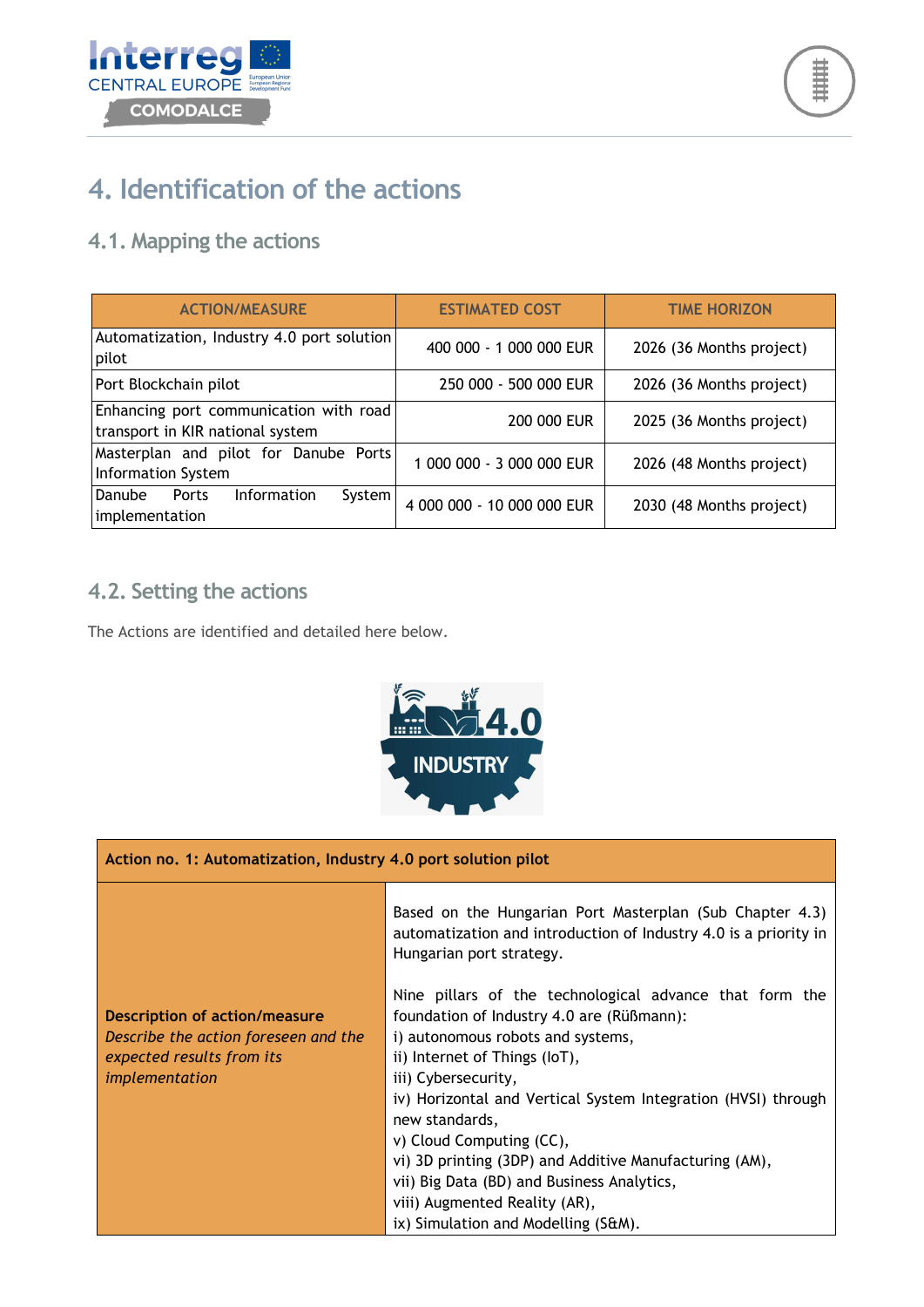

|                                                                                                                                                                                                   | The planned pilot project will analyse the available Industry<br>4.0 technologies for inland ports and will implement some<br>services in order to prove how digitalisation can support daily<br>port processes and activities.<br>It will contribute to:<br>- increasing of efficiency,<br>- enhancement of operational safety,<br>- improvement of operational sustainability,<br>- improvement of operational maintenance. |
|---------------------------------------------------------------------------------------------------------------------------------------------------------------------------------------------------|-------------------------------------------------------------------------------------------------------------------------------------------------------------------------------------------------------------------------------------------------------------------------------------------------------------------------------------------------------------------------------------------------------------------------------|
| Description of the main steps for its<br>implementation<br>List and describe in detail the main<br>steps for the implementation of the<br>action (i.e. planning phase, tender<br>procedures, etc) | 1. Analysis and inventory of Industry 4.0 technologies and<br>solutions for ports<br>2. Design of 4.0 pilot services<br>3. Implementation of 4.0 pilot services in Danube ports<br>(including tendering procedure)<br>4. Evaluation and exploitation of 4.0 Danube port pilots<br>5. Dissemination of results, know-how exchange with maritime<br>and inland ports                                                            |
| <b>Stakeholders involved</b><br>List the stakeholders involved. What<br>is their role in the action? Will they<br>be the direct beneficiaries?                                                    | Direct beneficiaries:<br>- Hungarian Danube port and terminal operators<br>- Hungarian Federation of Danube Ports (HFIP)<br>Indirect beneficiaries:<br>- Logistics actors in connection with inland ports<br>- Ministry responsible for transport<br>- Inland navigation sector<br>- RSOE<br>- Relevant ICT service supplier companies                                                                                        |
| <b>Timeline</b><br>Indicate the time horizon for the<br>implementation of the action                                                                                                              | 2022: Project planning<br>2023: Project development and application for funding<br>2024: Design Phase of project<br>2025: Implementation phase of project<br>2026: Evalution, exploitation and dissemination phase of<br>project                                                                                                                                                                                              |
| <b>Investment cost</b><br>How much will cost the<br>construction/realization of the future<br>initiative/action/technology?                                                                       | 400 000 - 1 000 000 EUR (total project budget)                                                                                                                                                                                                                                                                                                                                                                                |
| <b>Sources of financing</b><br>What are the sources of financing?<br>Private capital, public capital, CEF,<br>etc                                                                                 | EU Connecting Europe Facility 2<br>or<br><b>EU Horizon Europe</b><br>or                                                                                                                                                                                                                                                                                                                                                       |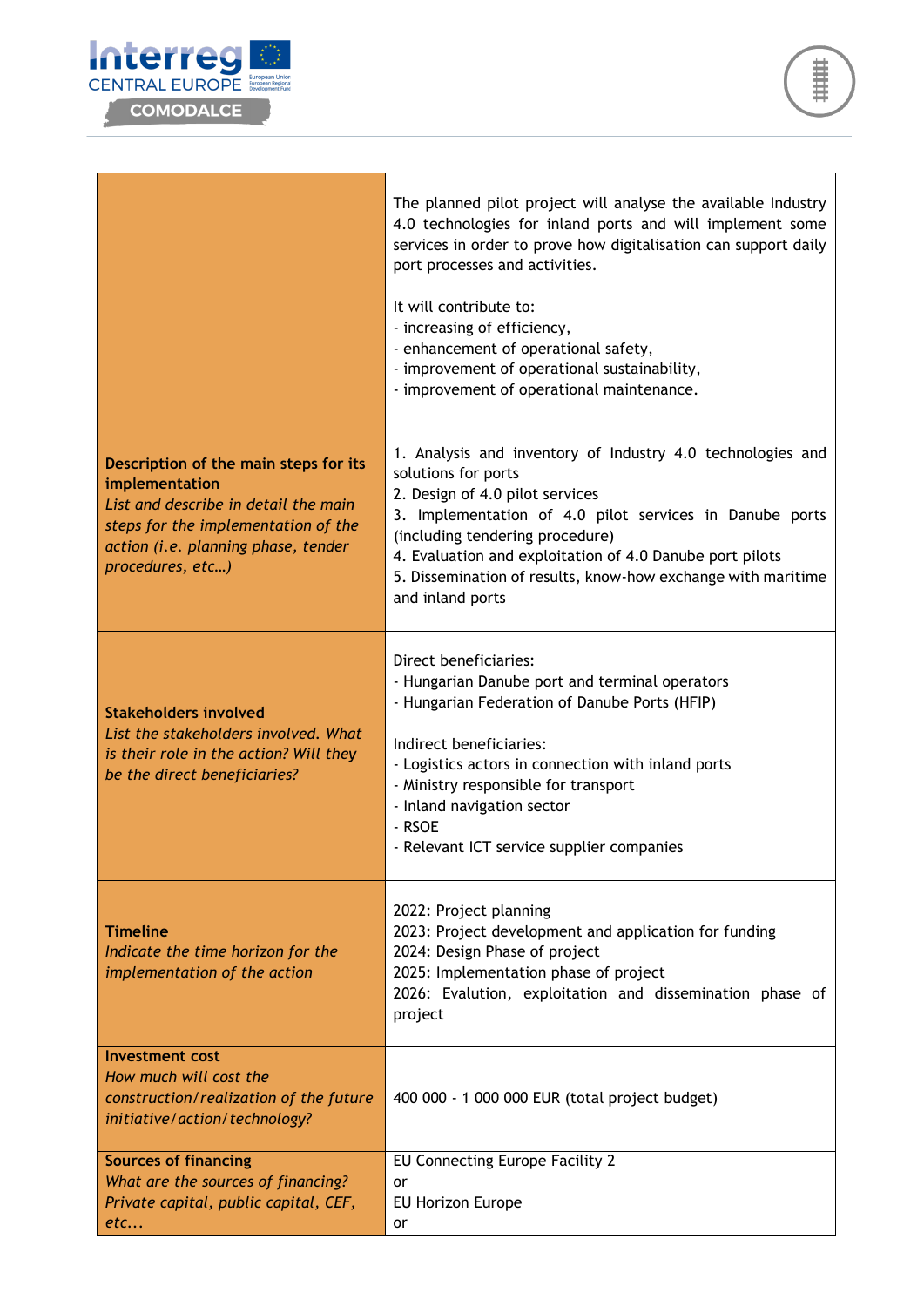



| How much is the share covered by<br>each of them?                                                                         | Private funds of the ports                                                                                                                                                                                                                                                                                                                                                                                                                                     |
|---------------------------------------------------------------------------------------------------------------------------|----------------------------------------------------------------------------------------------------------------------------------------------------------------------------------------------------------------------------------------------------------------------------------------------------------------------------------------------------------------------------------------------------------------------------------------------------------------|
| Impact of the initiative<br>Describe the expected future<br>economic, social, environmental<br>impacts of this initiative | Economic<br>The reduction of redundant waiting times and the increase of<br>efficiency will lead to significant cost and time saving for the<br>port companies and organizations.<br>Social<br>Digitalisation of port processes will support everyday life of<br>the people working in the port and logistics sector.<br>Environmental<br>Digital monitoring and tracking of activities and green<br>processes will contribute to a sustainable, greener port. |
| <b>KPIs</b><br>Please identify the KPI to be used for<br>measuring the action's impact                                    | KPI1: Industry 4.0 technologies introduced (before-after %)<br>KPI2: Enhancement of efficiency ratio - reduction of time spent<br>with administration (%)<br>KPI3: Increase of number of companies/organizations using<br>Industry 4.0 technologies (before-after %)                                                                                                                                                                                           |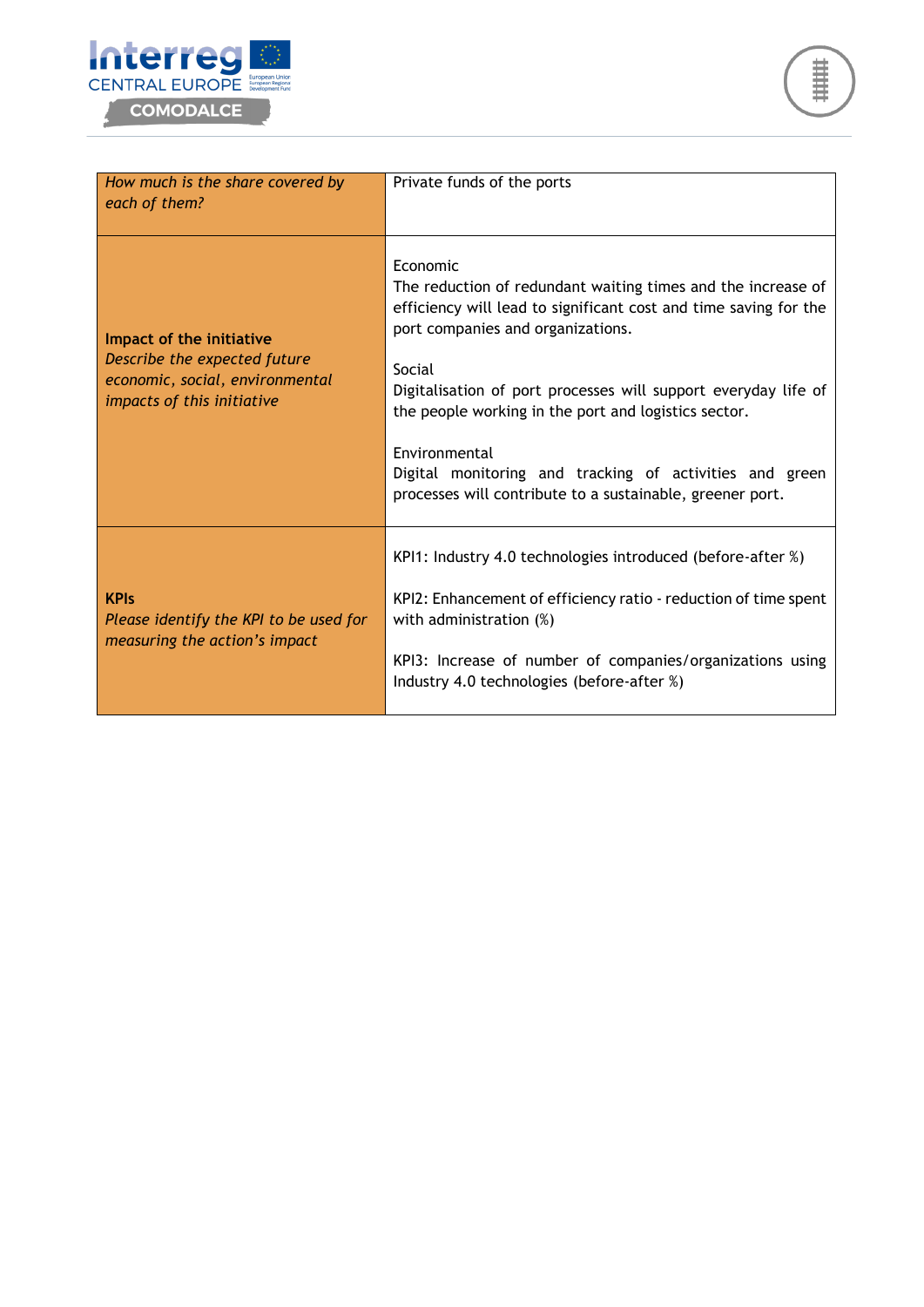





| Action no. 2: Port Blockchain pilot                                                                                                                                                               |                                                                                                                                                                                                                                                                                                                                                                                                                                                                                                                                |
|---------------------------------------------------------------------------------------------------------------------------------------------------------------------------------------------------|--------------------------------------------------------------------------------------------------------------------------------------------------------------------------------------------------------------------------------------------------------------------------------------------------------------------------------------------------------------------------------------------------------------------------------------------------------------------------------------------------------------------------------|
| <b>Description of action/measure</b><br>Describe the action foreseen and the<br>expected results from its<br>implementation                                                                       | The blockchain technology refers to "a distributed database of<br>records, or public ledger of all transactions or digital events<br>that have been executed and shared among participating<br>parties" (M. Crosby, 2016).<br>Digitalization and blockchain will lead to reduction of paper<br>administration. Cross-border commercial procedures and<br>Danubian traditional paperwork are dominant that can de<br>reduced and process could be more efficient. Blockchain can<br>be adopted to track the movements of cargo. |
| Description of the main steps for its<br>implementation<br>List and describe in detail the main<br>steps for the implementation of the<br>action (i.e. planning phase, tender<br>procedures, etc) | 1. Analysis data and processes<br>2. Design of Blockchain pilot service<br>3. Implementation of Blockchain pilot service in Danube ports<br>(including tendering procedure)<br>4. Evaluation and exploitation of Blockchain Danube port pilots<br>5. Dissemination of results, know-how exchange with maritime<br>and inland ports                                                                                                                                                                                             |
| <b>Stakeholders involved</b><br>List the stakeholders involved. What<br>is their role in the action? Will they<br>be the direct beneficiaries?                                                    | Direct beneficiaries:<br>- Hungarian Danube port and terminal operators<br>- Hungarian Federation of Danube Ports (HFIP)<br>Indirect beneficiaries:<br>- Logistics actors in connection with inland ports<br>- Ministry responsible for transport<br>- Inland navigation sector<br>- RSOE<br>- Relevant ICT service supplier companies                                                                                                                                                                                         |
| <b>Timeline</b><br>Indicate the time horizon for the<br>implementation of the action                                                                                                              | 2022: Project planning<br>2023: Project development and application for funding<br>2024: Design Phase of project<br>2025: Implementation phase of project<br>2026: Evaluation, exploitation and dissemination phase of<br>project                                                                                                                                                                                                                                                                                              |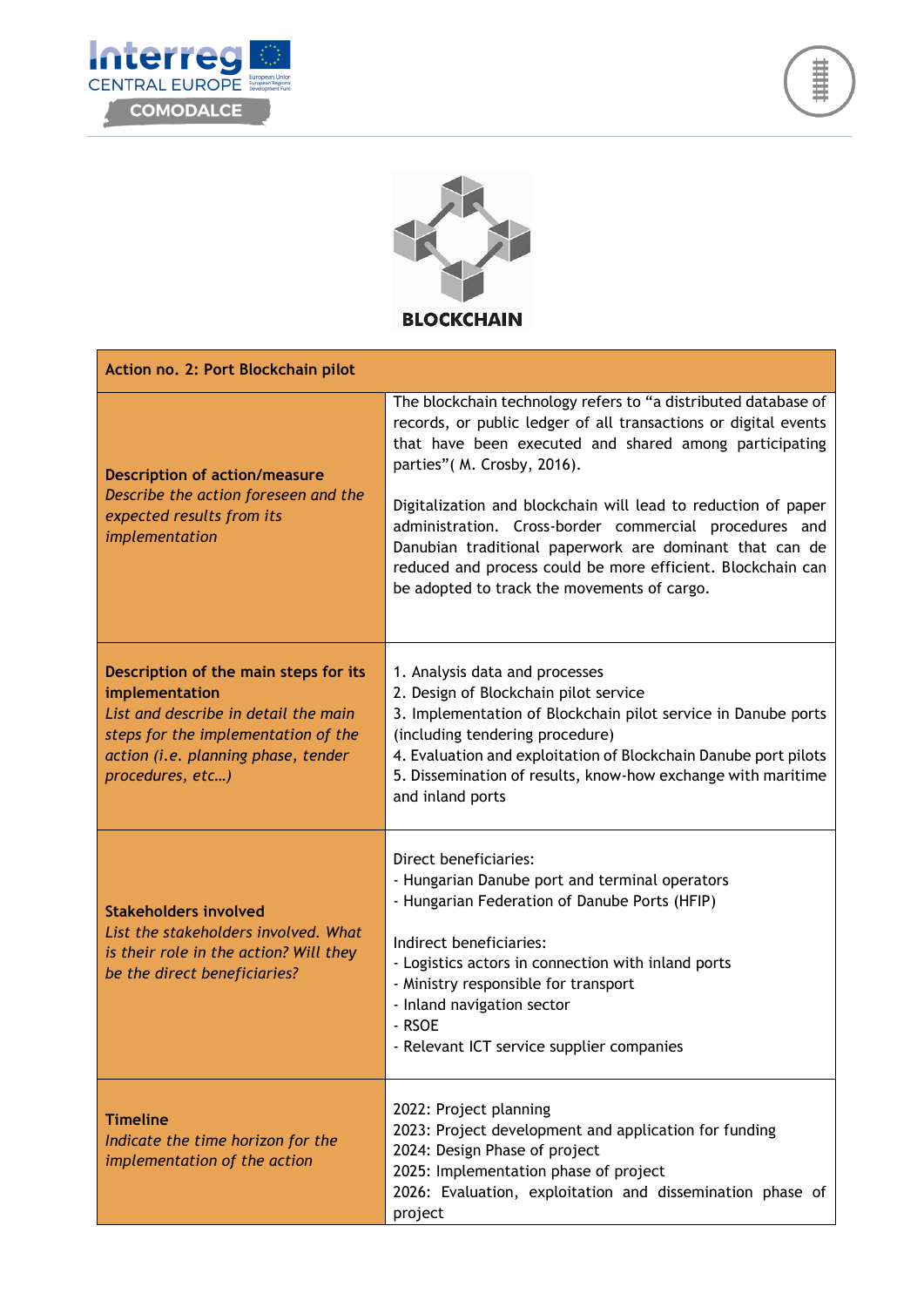



| <b>Investment cost</b><br>How much will cost the<br>construction/realization of the future<br>initiative/action/technology?                                            | 250 000 - 500 000 EUR (total project budget)                                                                                                                                                                                                                                                                                                                                                                                                                |
|------------------------------------------------------------------------------------------------------------------------------------------------------------------------|-------------------------------------------------------------------------------------------------------------------------------------------------------------------------------------------------------------------------------------------------------------------------------------------------------------------------------------------------------------------------------------------------------------------------------------------------------------|
| <b>Sources of financing</b><br>What are the sources of financing?<br>Private capital, public capital, CEF,<br>etc<br>How much is the share covered by<br>each of them? | EU Connecting Europe Facility 2<br>or<br>EU Horizon Europe<br>or<br>Private funds of the ports                                                                                                                                                                                                                                                                                                                                                              |
| Impact of the initiative<br>Describe the expected future<br>economic, social, environmental<br>impacts of this initiative                                              | Economic<br>The reduction of paperwork and the increase of efficiency will<br>lead to significant cost and time saving for the Blockchain user<br>companies and organizations.<br>Social<br>Digitalisation of port processes will support everyday life of<br>the people working in the port and logistics sector.<br>Environmental<br>Digital monitoring and tracking of activities and green<br>processes will contribute to a sustainable, greener port. |
| <b>KPIs</b><br>Please identify the KPI to be used for<br>measuring the action's impact                                                                                 | KPI1: Paperwork reduction ratio - Number of less paper<br>document used (before-after %)<br>KPI2: Enhancement of efficiency ratio - reduction of time spent<br>with administration (%)<br>KPI3: Increase of number of companies/organizations using<br>Blockchain (before-after %)                                                                                                                                                                          |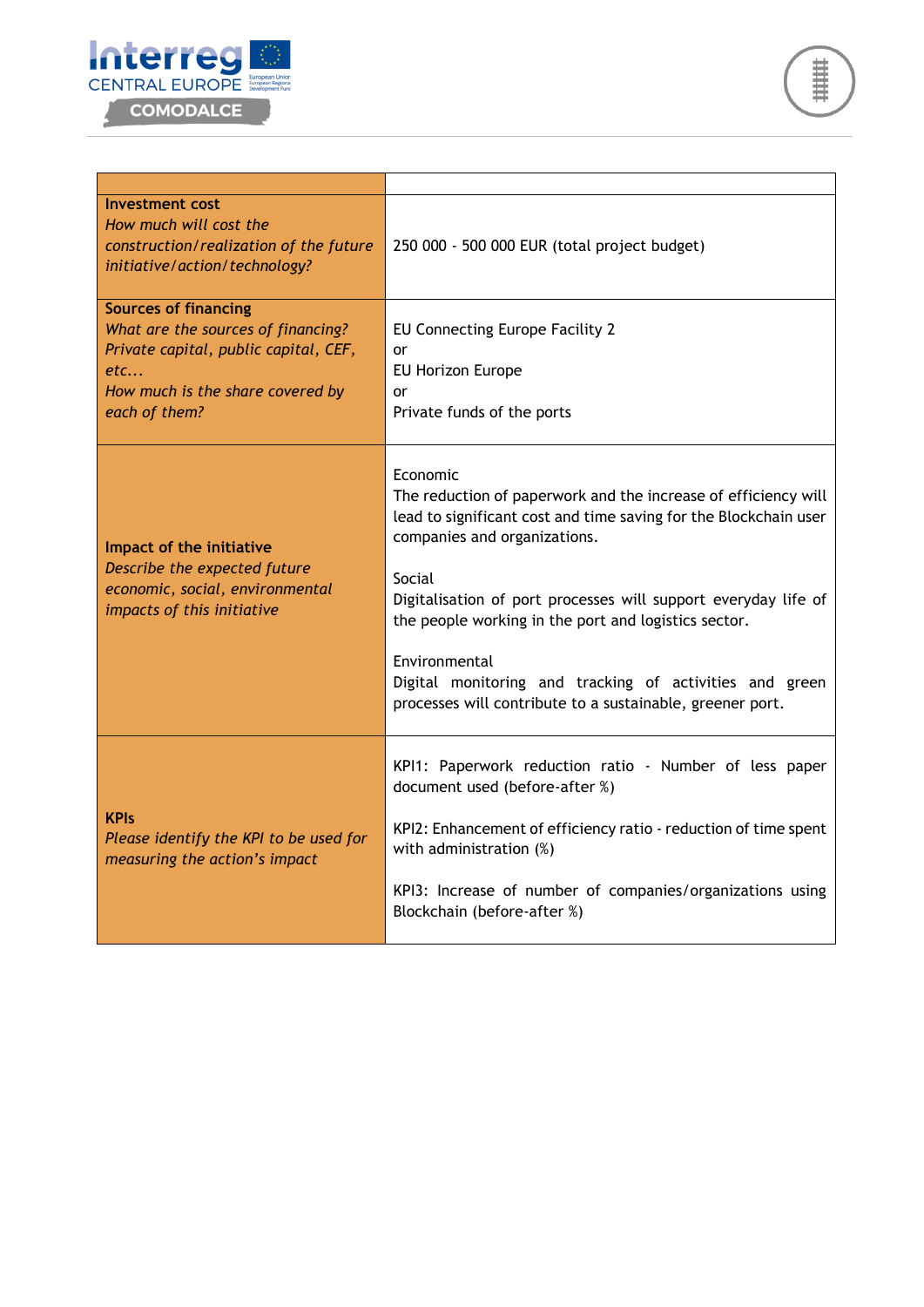





| Action no. 3: Enhancing port communication with road transport in KIR national system                                                                                                             |                                                                                                                                                                                                                                                                                                                                                                                                                                                                                                                                                                                                                                                                                  |
|---------------------------------------------------------------------------------------------------------------------------------------------------------------------------------------------------|----------------------------------------------------------------------------------------------------------------------------------------------------------------------------------------------------------------------------------------------------------------------------------------------------------------------------------------------------------------------------------------------------------------------------------------------------------------------------------------------------------------------------------------------------------------------------------------------------------------------------------------------------------------------------------|
| <b>Description of action/measure</b><br>Describe the action foreseen and the<br>expected results from its<br>implementation                                                                       | Presently it is possible to pre-register trucks and call them to<br>enter the port in the national Integrated Port Management<br>System - KIR system.<br>The pilot development planned aims to manage the complete<br>entering and exiting process of the trucks and provide guidance<br>for the driver to reach the loading/unloading points. Special<br>interfaces will be specified and developed to connect to<br>terminal information system and sensors and displays. The<br>truck guidance and communication development will use and<br>further develop the KIR mobile application also.<br>It is expected to reduce waiting times and seasonal congestion<br>of trucks. |
| Description of the main steps for its<br>implementation<br>List and describe in detail the main<br>steps for the implementation of the<br>action (i.e. planning phase, tender<br>procedures, etc) | 1. Strategic planning<br>2. Implementation of pilot<br>3. Evaluation of pilot                                                                                                                                                                                                                                                                                                                                                                                                                                                                                                                                                                                                    |
| <b>Stakeholders involved</b><br>List the stakeholders involved. What<br>is their role in the action? Will they<br>be the direct beneficiaries?                                                    | Direct beneficiaries:<br>- Hungarian Danube port and terminal operators<br>- Road transport carriers<br>- Hungarian Federation of Danube Ports (HFIP)<br>Indirect beneficiaries:<br>- Logistics actors in connection with inland ports<br>- Ministry responsible for transport<br>- RSOE                                                                                                                                                                                                                                                                                                                                                                                         |
| <b>Timeline</b><br>Indicate the time horizon for the<br>implementation of the action                                                                                                              | 2022: Project planning and development with partners,<br>application for funding<br>2023: Strategic planning phase of the project<br>2024: Implementation of pilot phase of the project<br>2025: Evaluation of pilot phase of the project                                                                                                                                                                                                                                                                                                                                                                                                                                        |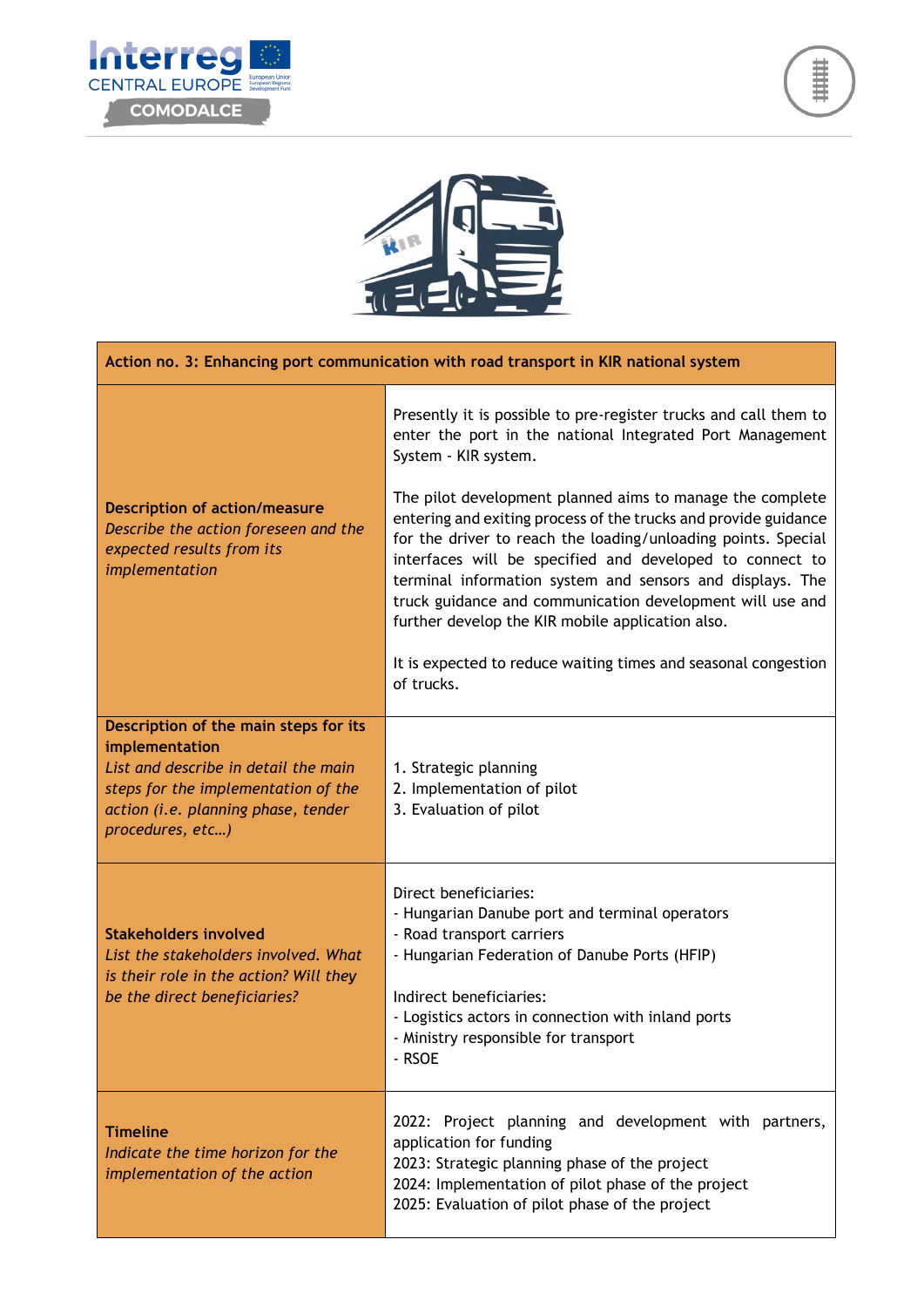



| <b>Investment cost</b><br>How much will cost the<br>construction/realization of the future<br>initiative/action/technology?                                            | 200 000 EUR (KIR Road Transport pilot only)                                                                                                                                                                                                                                                                                                                                                                                                                             |
|------------------------------------------------------------------------------------------------------------------------------------------------------------------------|-------------------------------------------------------------------------------------------------------------------------------------------------------------------------------------------------------------------------------------------------------------------------------------------------------------------------------------------------------------------------------------------------------------------------------------------------------------------------|
| <b>Sources of financing</b><br>What are the sources of financing?<br>Private capital, public capital, CEF,<br>etc<br>How much is the share covered by<br>each of them? | EU Central Europe (project proposal under elaboration)                                                                                                                                                                                                                                                                                                                                                                                                                  |
| Impact of the initiative<br>Describe the expected future<br>economic, social, environmental<br>impacts of this initiative                                              | Economic<br>The reduction of waiting times and the increase of efficiency<br>will lead to significant cost and time saving for both port and<br>road transport carriers.<br>Social<br>Digitalisation of port processes will support everyday life of<br>the people working in the port and logistics sector especially<br>the truck drivers.<br>Environmental<br>Less waiting times and reduced congestion of trucks will<br>contribute to a sustainable, greener port. |
| <b>KPIs</b><br>Please identify the KPI to be used for<br>measuring the action's impact                                                                                 | KPI1: Reduction of truck average waiting times per visit<br>(minute)<br>KPI2: Number of downloads of KIR mobile applications by truck<br>drivers                                                                                                                                                                                                                                                                                                                        |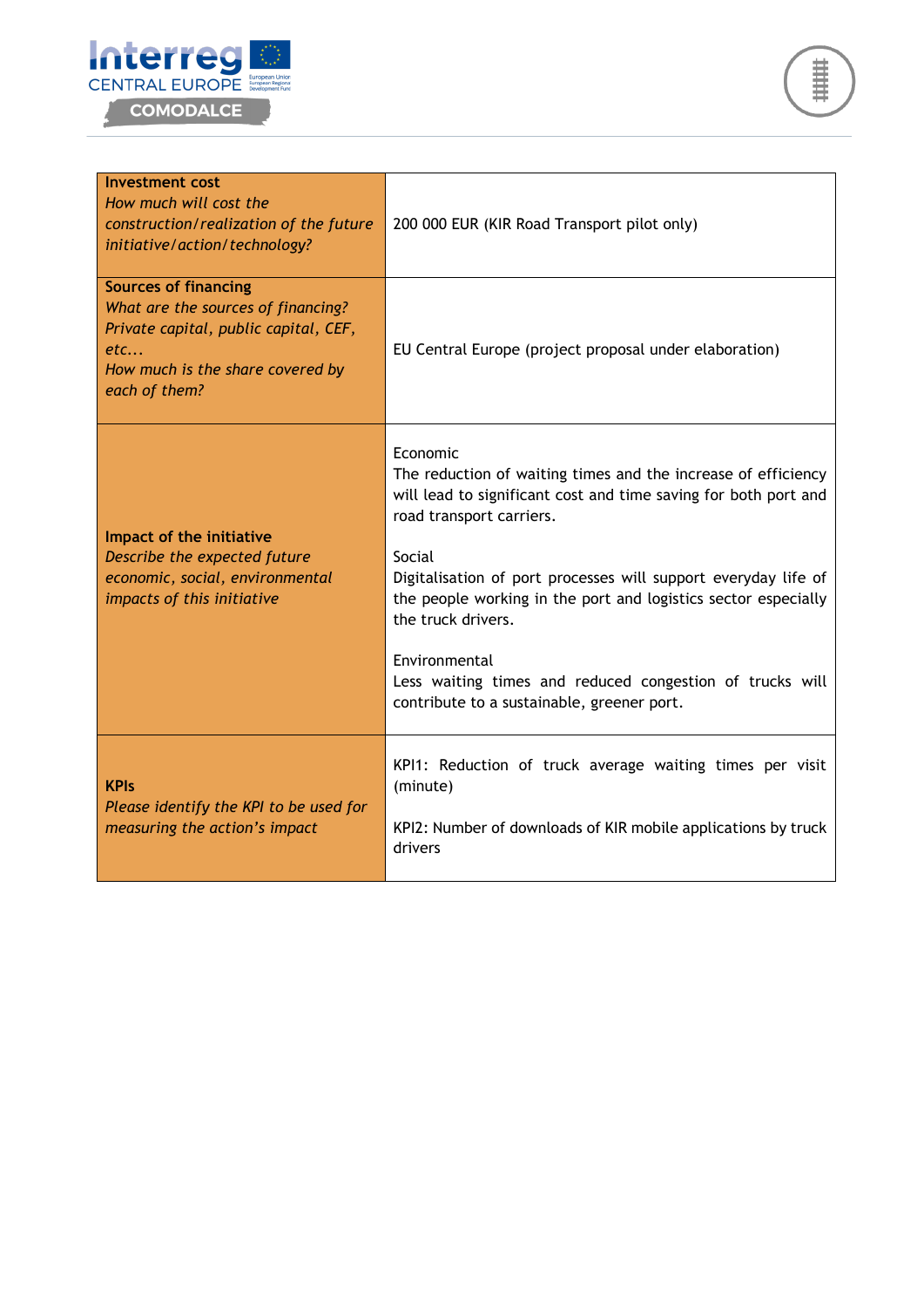





#### MASTERPLAN

| Action no. 4: Masterplan and pilot for Danube Ports Information System                                                                                                                            |                                                                                                                                                                                                                                                                                                                                                                             |
|---------------------------------------------------------------------------------------------------------------------------------------------------------------------------------------------------|-----------------------------------------------------------------------------------------------------------------------------------------------------------------------------------------------------------------------------------------------------------------------------------------------------------------------------------------------------------------------------|
| <b>Description of action/measure</b><br>Describe the action foreseen and the<br>expected results from its<br>implementation                                                                       | Based on national experiences (e.g. KIR system in Hungary) and<br>the Rhein (RPIS CEF project) an integrated Danube Ports<br>Information System will be designed and some key services will<br>be pilot implemented to gain experience for the final<br>implementation of the Danube-wide system.                                                                           |
|                                                                                                                                                                                                   | After analysis of national and transnational inland and<br>maritime port systems a transnational corridor approach<br>concept shall be developed with clear interfaces to RIS and<br>other public and private inland navigation and logistics<br>information systems.                                                                                                       |
|                                                                                                                                                                                                   | Special services will be designed and implemented as pilots.<br>The pilot services shall be evaluated and results will be<br>integrated into the final Danube concept.<br>Feasibility study shall be also elaborated for final<br>implementation.                                                                                                                           |
| Description of the main steps for its<br>implementation<br>List and describe in detail the main<br>steps for the implementation of the<br>action (i.e. planning phase, tender<br>procedures, etc) | 1. Analysis of national and transnational inland and maritime<br>port systems<br>2. Transnational Danube corridor concept (Masterplan)<br>3. Design of pilot services<br>4. Implementation of pilot services<br>5. Evaluation of pilot services<br>6. Update of Danube concept (Masterplan)<br>7. Feasibility study for implementation<br>8. Exploitation and dissemination |
| <b>Stakeholders involved</b><br>List the stakeholders involved. What<br>is their role in the action? Will they<br>be the direct beneficiaries?                                                    | Direct beneficiaries:<br>- Danube port and terminal operators<br>- Danube Port Network<br>Indirect beneficiaries:<br>- Logistics actors in connection with inland ports<br>- Ministries responsible for transport<br>- RSOE<br>- ProDanube                                                                                                                                  |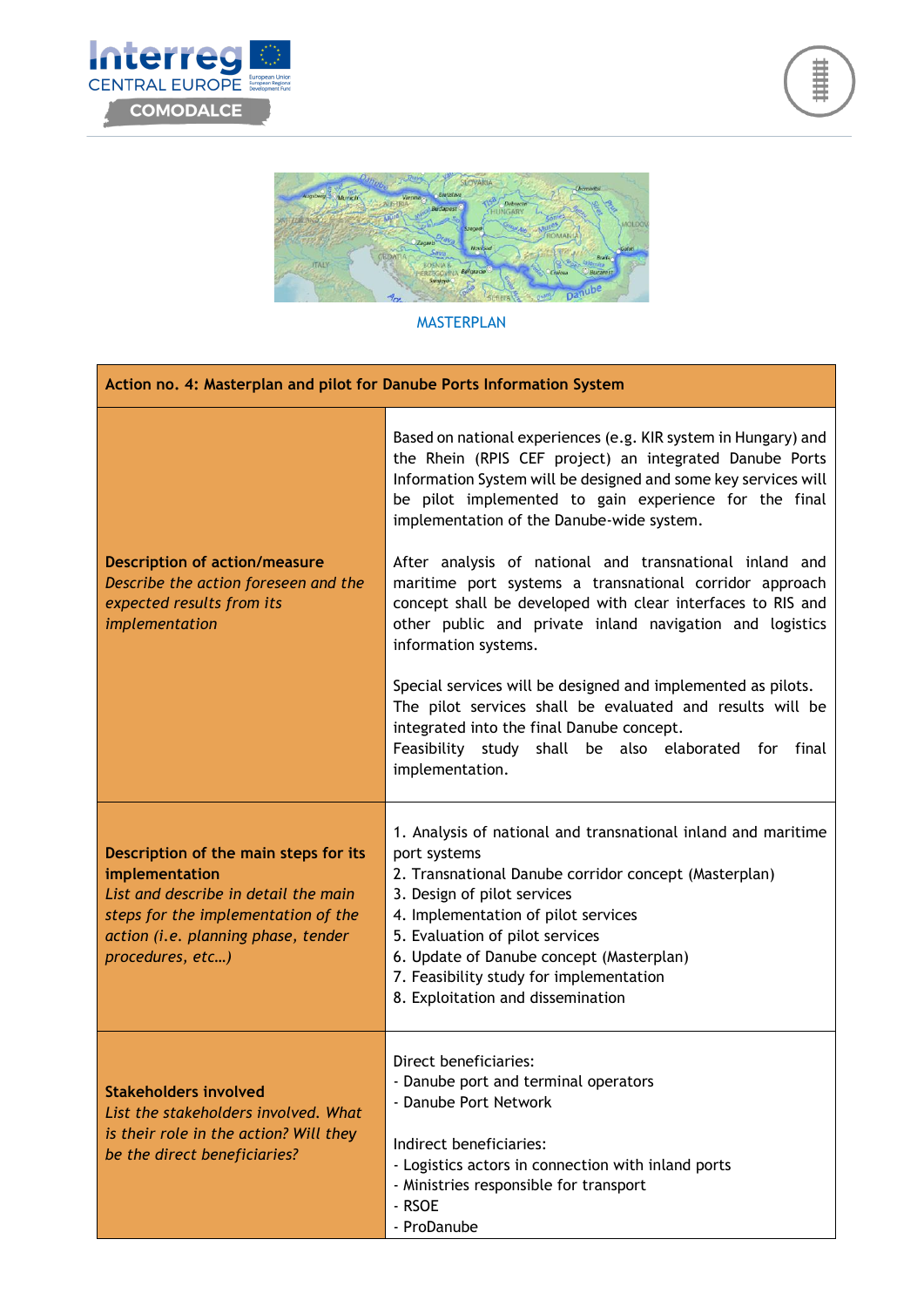



| <b>Timeline</b><br>Indicate the time horizon for the<br>implementation of the action                                                                                   | 2022: Project planning and development with partners,<br>application for funding<br>2023: Analysis<br>2024: Concept<br>2025: Pilot design and implementation, evaluation<br>2026: Update of concept, feasibility study, dissemination                                                                                                                                                          |
|------------------------------------------------------------------------------------------------------------------------------------------------------------------------|------------------------------------------------------------------------------------------------------------------------------------------------------------------------------------------------------------------------------------------------------------------------------------------------------------------------------------------------------------------------------------------------|
| <b>Investment cost</b><br>How much will cost the<br>construction/realization of the future<br>initiative/action/technology?                                            | 1 000 000 - 3 000 000 EUR (total project budget, depending on<br>number of partners and pilots)                                                                                                                                                                                                                                                                                                |
| <b>Sources of financing</b><br>What are the sources of financing?<br>Private capital, public capital, CEF,<br>etc<br>How much is the share covered by<br>each of them? | Connecting Europe Facility 2 (Call 2022)                                                                                                                                                                                                                                                                                                                                                       |
| Impact of the initiative<br>Describe the expected future<br>economic, social, environmental<br>impacts of this initiative                                              | Economic<br>The increase of efficiency and modernisation of procedures<br>will lead to significant cost and time saving for ports and<br>logistics.<br>Social<br>Digitalisation of port processes will support everyday life of<br>the people working in the port and logistics.<br>Environmental<br>Digitalisation of ports will contribute to a sustainable, greener<br>port operation also. |
| <b>KPIs</b><br>Please identify the KPI to be used for<br>measuring the action's impact                                                                                 | KPI1: Number of new modern, digital port services identified<br>KPI2: Number of pilot services implemented<br>KPI3: Number of countries planned to be involved in new<br>system                                                                                                                                                                                                                |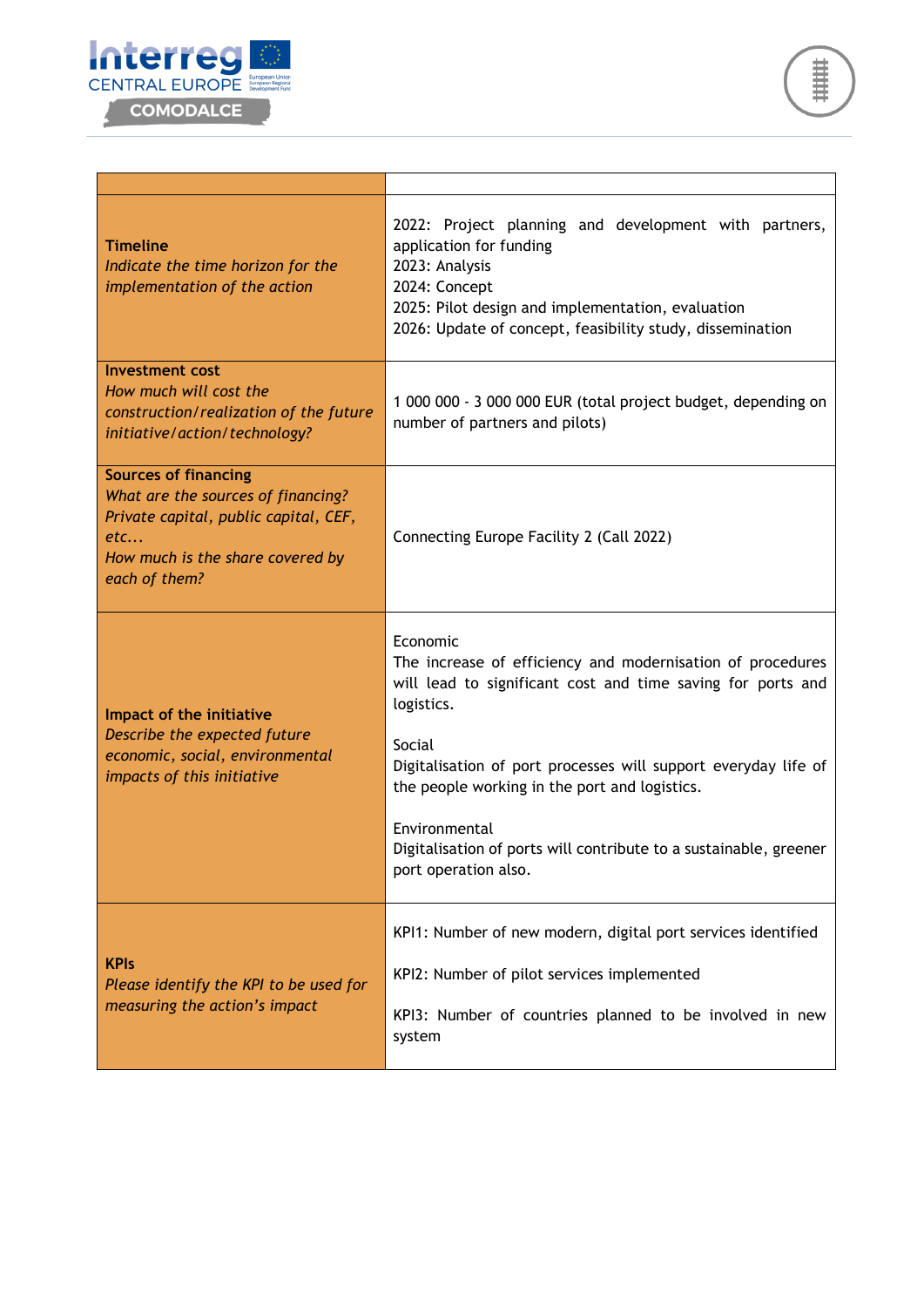





#### IMPLEMENTATION

| Action no. 5: Danube Ports Information System implementation                                                                                                                                      |                                                                                                                                                                                                                                                                                                                                                                                                                 |
|---------------------------------------------------------------------------------------------------------------------------------------------------------------------------------------------------|-----------------------------------------------------------------------------------------------------------------------------------------------------------------------------------------------------------------------------------------------------------------------------------------------------------------------------------------------------------------------------------------------------------------|
| <b>Description of action/measure</b><br>Describe the action foreseen and the<br>expected results from its<br>implementation                                                                       | Based on Danube Ports Information System Masterplan project<br>results the implementation of transnational Danube system<br>will be realised.<br>It is expected to better integrate port services in the Danube<br>transport corridor. Harmonisation and standardisation of<br>digital port services will conclude in an efficient and<br>competitive and modern port management operation along the<br>Danube. |
| Description of the main steps for its<br>implementation<br>List and describe in detail the main<br>steps for the implementation of the<br>action (i.e. planning phase, tender<br>procedures, etc) | 1. Technical design of Danube system (based on Masterplan)<br>2. Implementation of system (including tendering)<br>3. Test of system services<br>4. Evaluation of tests<br>5. Validation, introduction of services<br>6. Exploitation and dissemination                                                                                                                                                         |
| <b>Stakeholders involved</b><br>List the stakeholders involved. What<br>is their role in the action? Will they<br>be the direct beneficiaries?                                                    | Direct beneficiaries:<br>- Danube port and terminal operators<br>- Danube Port Network<br>Indirect beneficiaries:<br>- Logistics actors in connection with inland ports<br>- Ministries responsible for transport<br>- RSOE<br>- ProDanube                                                                                                                                                                      |
| <b>Timeline</b><br>Indicate the time horizon for the<br>implementation of the action                                                                                                              | 2026: Project development and application for funding<br>2027: Technical design<br>2028-2029: Implementation, tests, evaluation<br>2030: Validation, introduction, exploitation and dissemination                                                                                                                                                                                                               |
| <b>Investment cost</b><br>How much will cost the<br>construction/realization of the future<br>initiative/action/technology?                                                                       | 4 000 000 - 10 000 000 EUR (total project budget, depending<br>on number of partners and services)                                                                                                                                                                                                                                                                                                              |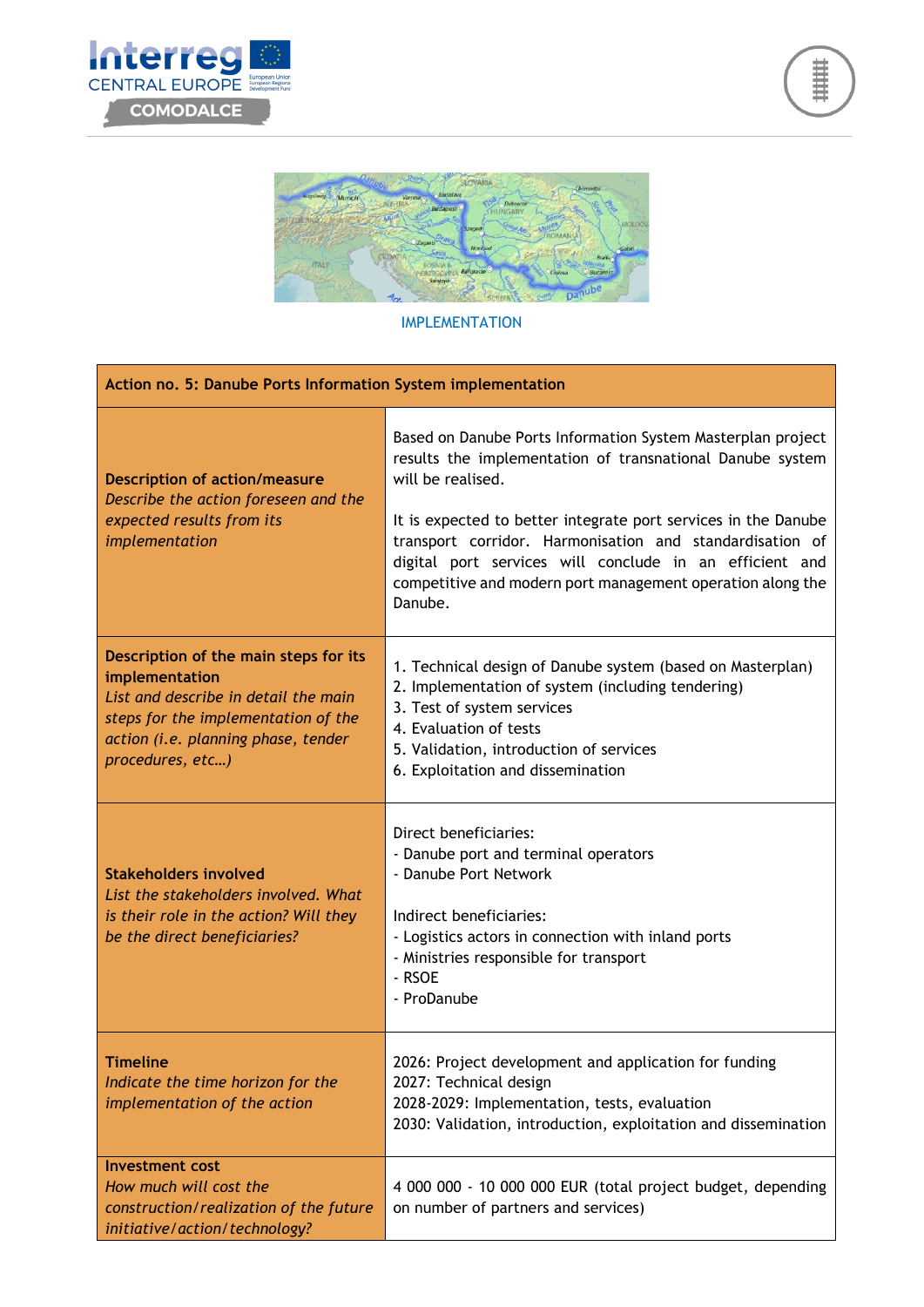



| <b>Sources of financing</b><br>What are the sources of financing?<br>Private capital, public capital, CEF,<br>etc<br>How much is the share covered by<br>each of them? | <b>Connecting Europe Facility 2</b>                                                                                                                                                                                                                                                                                                                                                            |
|------------------------------------------------------------------------------------------------------------------------------------------------------------------------|------------------------------------------------------------------------------------------------------------------------------------------------------------------------------------------------------------------------------------------------------------------------------------------------------------------------------------------------------------------------------------------------|
| Impact of the initiative<br>Describe the expected future<br>economic, social, environmental<br>impacts of this initiative                                              | Economic<br>The increase of efficiency and modernisation of procedures<br>will lead to significant cost and time saving for ports and<br>logistics.<br>Social<br>Digitalisation of port processes will support everyday life of<br>the people working in the port and logistics.<br>Environmental<br>Digitalisation of ports will contribute to a sustainable, greener<br>port operation also. |
| <b>KPIS</b><br>Please identify the KPI to be used for<br>measuring the action's impact                                                                                 | $KP11$ :<br>Number of new<br>modern, digital port<br>services<br>implemented<br>KPI2: Number of employees affected by digitalisation<br>KPI3: Number of countries connected in new system                                                                                                                                                                                                      |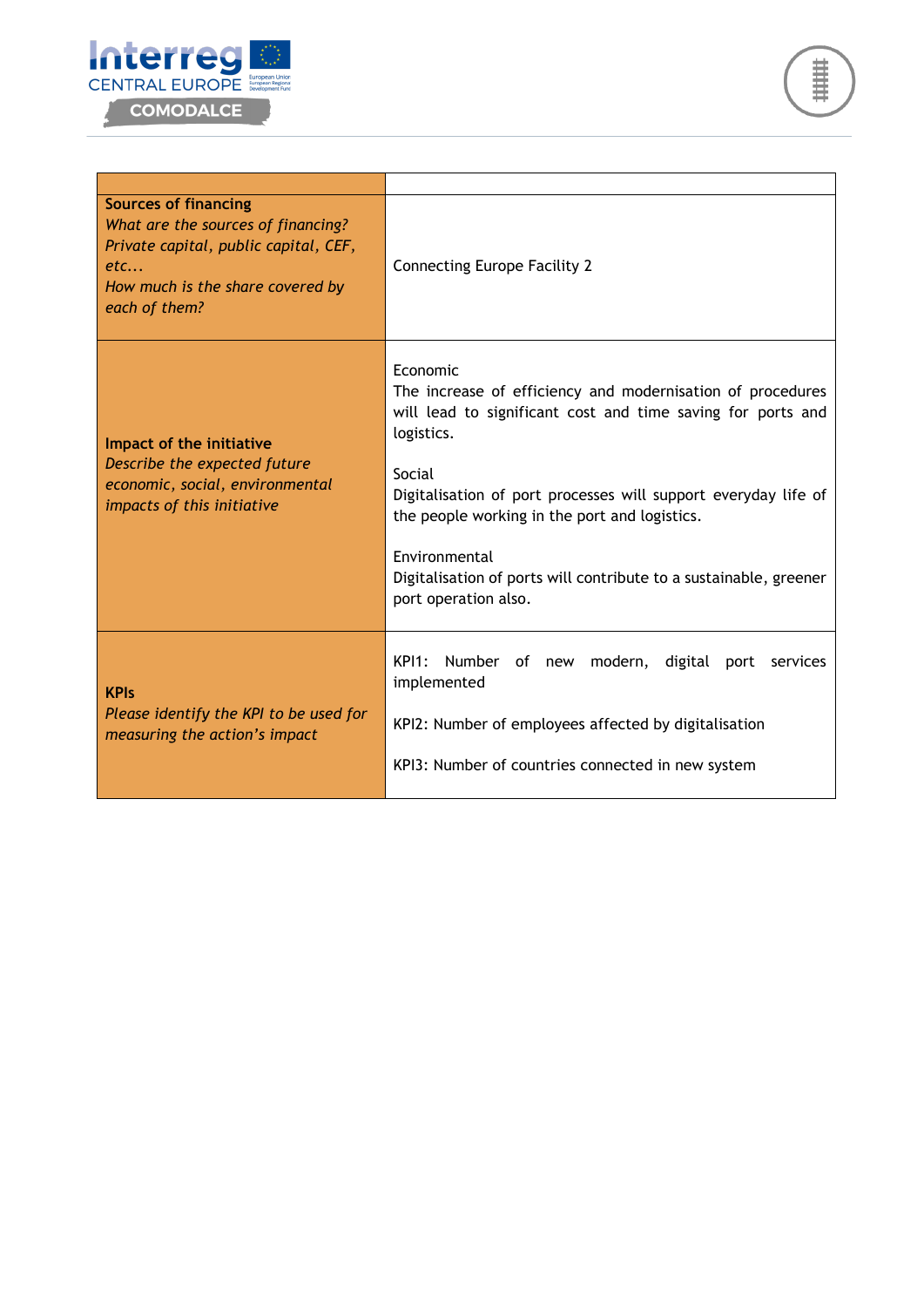



# <span id="page-20-0"></span>**5. Conclusion**

In the Action Plan five project ideas are analysed and detailed for strategic planning. Different budget and size of projects are envisioned to support the decision-makers to choose from the projects. Some of the project plans are already elaborated in detail, some of them are innovative ideas that need more efforts to be developed before realisation.

The following ideas are innovative but should be developed:

- Automatization, Industry 4.0 port solution pilot
- Port Blockchain pilot

The following project plans are prepared or will be developed in the near future:

- Enhancing port communication with road transport in KIR national system
- Masterplan and pilot for Danube Ports Information System

The last project idea is based on the results of the fourth project strongly:

- Danube Ports Information System implementation

The implementation of the projects is of course strongly depending on the funding opportunities, mostly based on European funding programmes and calls. Some of the project ideas are very clearly linked to a funding programme, some of them are still open.